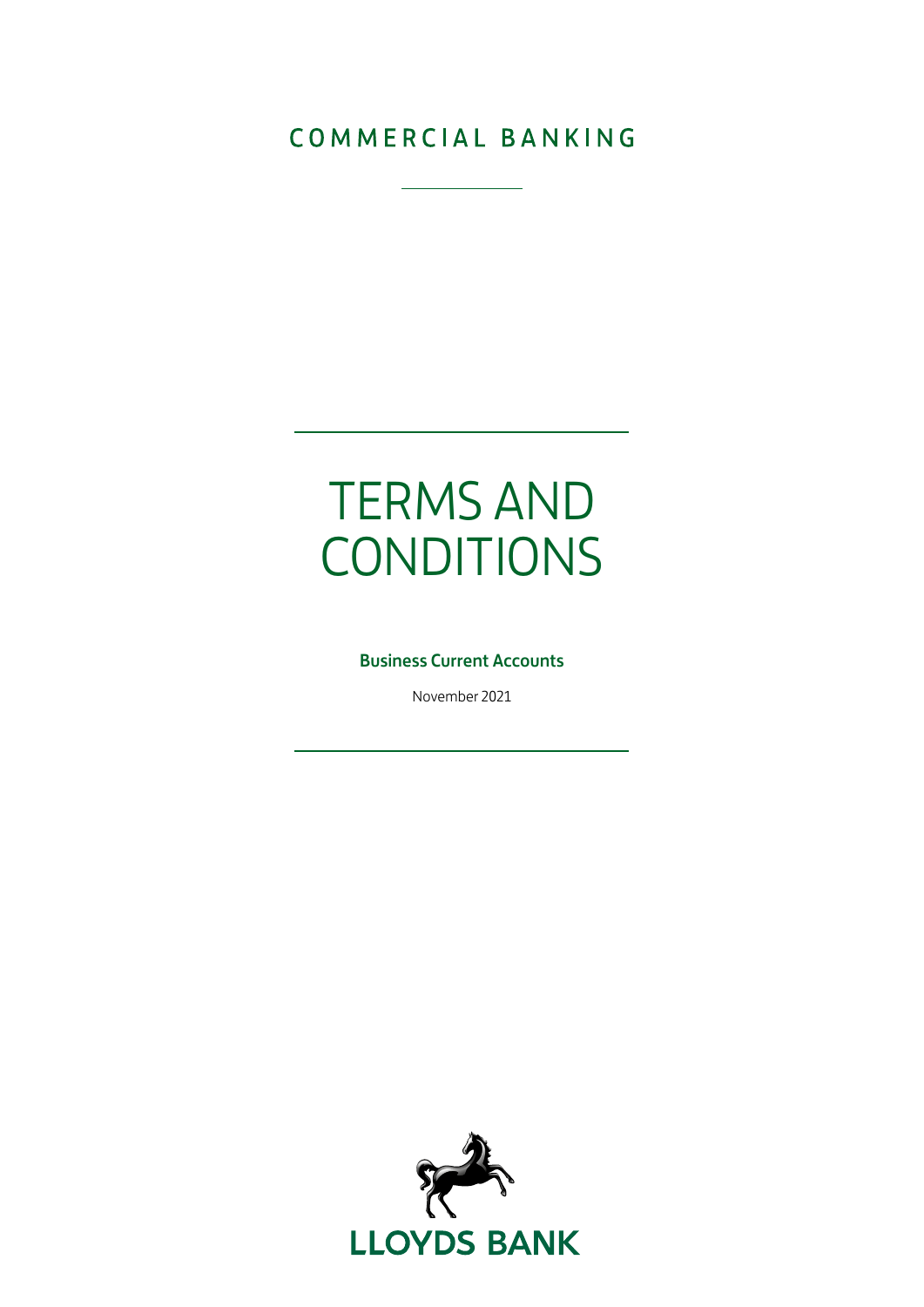General Terms and Conditions which apply to all accounts for a Sole Trader/Partnership/Limited Liability Partnership/Limited Company/ School/ Credit Union/Other unincorporated bodies/Trusts (including Executor/Administrator and Pensions)

# 1. Terms which apply to your account(s)

1.1 This document together with the information given with your application and any Charges Brochure (together, the "Agreement") set out the terms and conditions which apply to your business account(s), including business current account(s) and to "Your authority to operate accounts" ("the Authority"). In addition, specific terms and conditions will apply to certain business accounts and services and these will be supplied to you if you apply for such accounts and services.

Where you apply for the provision of banking services:

- by bank card, debit card, charge card, credit card or any other card introduced by the Bank from time to time; or
- by electronic or similar means; or
- by any other means that may be introduced by the Bank from time to time,

specific terms for such services will apply. If there is any conflict, those specific terms will override the terms of the Authority and/or these general terms and conditions.

This Agreement replaces any terms and conditions or other agreements that may have applied to your account.

- 1.2 Your account will be with Lloyds Bank plc, 25 Gresham Street, London EC2V 7HN. Registered in England and Wales No. 2065 ("the Bank").
- 1.3 Subject to any legal or regulatory requirements which may apply, we are authorised to act upon any instruction, agreement or arrangement that is in accordance with the Authority (or any subsequent properly authorised addition or alteration to it) without enquiring about its purpose, or the circumstances in which it is given, or about the disposition of any proceeds. Therefore, if any one authorised signatory is authorised to carry out any transaction, that person will be able to, for example, withdraw any money from any of your account(s) (which may be without the knowledge of the other signatories). You will be responsible to us for all or any of the debts or liabilities on your accounts. Where you are an Organisation, the Organisation will be responsible to us for all or any of the debts or liability on the Organisation's accounts save that when the Organisation is not a separate legal entity then each authorised signatory will be liable for all (and not just a share) of the debts or liabilities on the Organisation's accounts.
- 1.4 You acknowledge that any individual (whether or not listed in your application or Authority) can access your account if they pass our standard customer verification procedure on any of your accounts or if they already have an established relationship with you which is recorded on our records. Our standard customer verification procedure can be passed by anyone who has access to your bank statements and banking information. It is therefore important that you keep your bank statements and banking information in a secure place and do not disclose them to anyone whom you do not want to have access to your account.
- 1.5 We reserve the right to decline to open an account.
- 1.6 You acknowledge that financial markets transactions which are traded directly between you and Lloyds Bank plc trading as Lloyds Bank Commercial Banking will be subject to the terms and conditions issued from time to time by the Bank.
- 1.7 If you are a limited company, on request, you must promptly send us a certified copy of your Memorandum and Articles of Association (or the equivalent constitutional documents for companies incorporated outside the UK) and of changes to them and Special Resolutions amending them. If you are a limited liability partnership, on request you must promptly send us a certified copy of your incorporation document and certificate of incorporation.
- 1.8 You must promptly send us without request (if you are a limited company or limited liability partnership):
	- a certified copy of any future Board resolutions which affect the terms of the Authority;
	- details of any changes to your directors, company secretary (if any), and other officers, senior managers and authorised signatories.
	- 1.8.1 If you are an Organisation, on request you must promptly send us a certified copy of the Rules or Constitution of the Organisation

and any changes to them together with any resolutions amending them duly certified by the Secretary or Chairperson where relevant and any other resolution(s) on behalf of the Organisation shall be valid even if we are aware that the business purposes may not be so permitted or authorised.

- 1.9 If you are a limited liability partnership:
	- we need not concern ourselves as to whether or not any transaction in which we become involved, or of which we become aware, as a result of transactions under the Authority or under other resolutions, are for business purposes which are permitted by any members' agreement of the limited liability partnership authorised under Regulation 7(6) of the Limited Liability Partnership Regulations 2001; and any other resolution(s) on behalf of the limited liability partnership shall be valid even if we are aware that the business purposes may not be so permitted or authorised;
	- any two members may attest the sealing by the limited liability partnership (if it has a seal) of any deed or may sign any document expressed (in any form of words) to be executed as a deed by the limited liability partnership, to the extent that (upon such attestation or signature, and dating) such document shall be treated as a deed binding the limited liability partnership and as having been validly executed and delivered by the limited liability partnership.
	- 1.9.1 If you are an Organisation we need not concern ourselves as to whether or not any transaction in which we become involved, or of which we become aware, as a result of transactions under the Authority or under other resolutions, are for business purposes which are permitted by the Organisation's Rules and any instructions within the terms of the Authority or any other resolution(s) on behalf of the Organisation shall be valid even if we are aware that the business purposes may not be so permitted or authorised.
- 1.10 If a petition is presented to wind up the business we shall have no further obligation to pay any sums from the account until the petition is dismissed.
- 1.11 Any termination of or alteration to the Authority shall not release you from any sums owing to us or from any previous liability or indemnity for any act performed by us in accordance with instructions previously received from the authorised signatories under the Authority.

# 2. Communications: General authority to Bank to accept internet/iDTV/WAP/email/telephone/fax/any other electronic communications.

- 2.1 Subject to the following sub-clause, we may accept your instructions even if they are not given in conventional written paper form such as by letter or on cheques. This would cover any form of electronic or telephonic communication, including those not currently available. It applies to all present and any future business on your accounts.
- 2.2 The Authority enables us to accept instructions given by electronic communications from you. It does not imply that we can or do currently actually accept all the types mentioned. We will tell you what types we will accept.
- 2.3 Note that there may be no signature, security or password protection for email, phone, fax and other future forms of electronic communication. You should bear this in mind if you decide to permit us to accept those types of instruction.
- 2.4 Where we agree to accept instructions in electronic format, we will not be able to act on the instructions unless they are legible and clear.
- 2.5 We may decline to act on an electronic communication, even if we have told you we will in general accept that type of instruction. We may do this if we consider there is doubt about the validity of the electronic communication and it is in our or your interest to query it with you. However, we are not obliged to check or consider the validity of your electronic communications unless we have previously agreed a system of validation with you, such as the use of digital signatures.
- 2.6 If we come to believe that you may not have properly authorised an electronic communication we may, after making reasonable efforts to check whether it was authorised, refuse to act on the instruction and take steps to reverse any action already taken on it.
- Without prejudice to clause 10.1, we may act on any electronic communication which we reasonably believe you have given us, even if in fact it has not come from you.
- 2.8 You must follow any security procedures we specify. We may also require you to sign a separate agreement before you can use some types of electronic communication to send us instructions and to access some kinds of services and accounts by electronic communication. If there is any conflict, the specific terms of that subsequent agreement will override the terms of the Authority.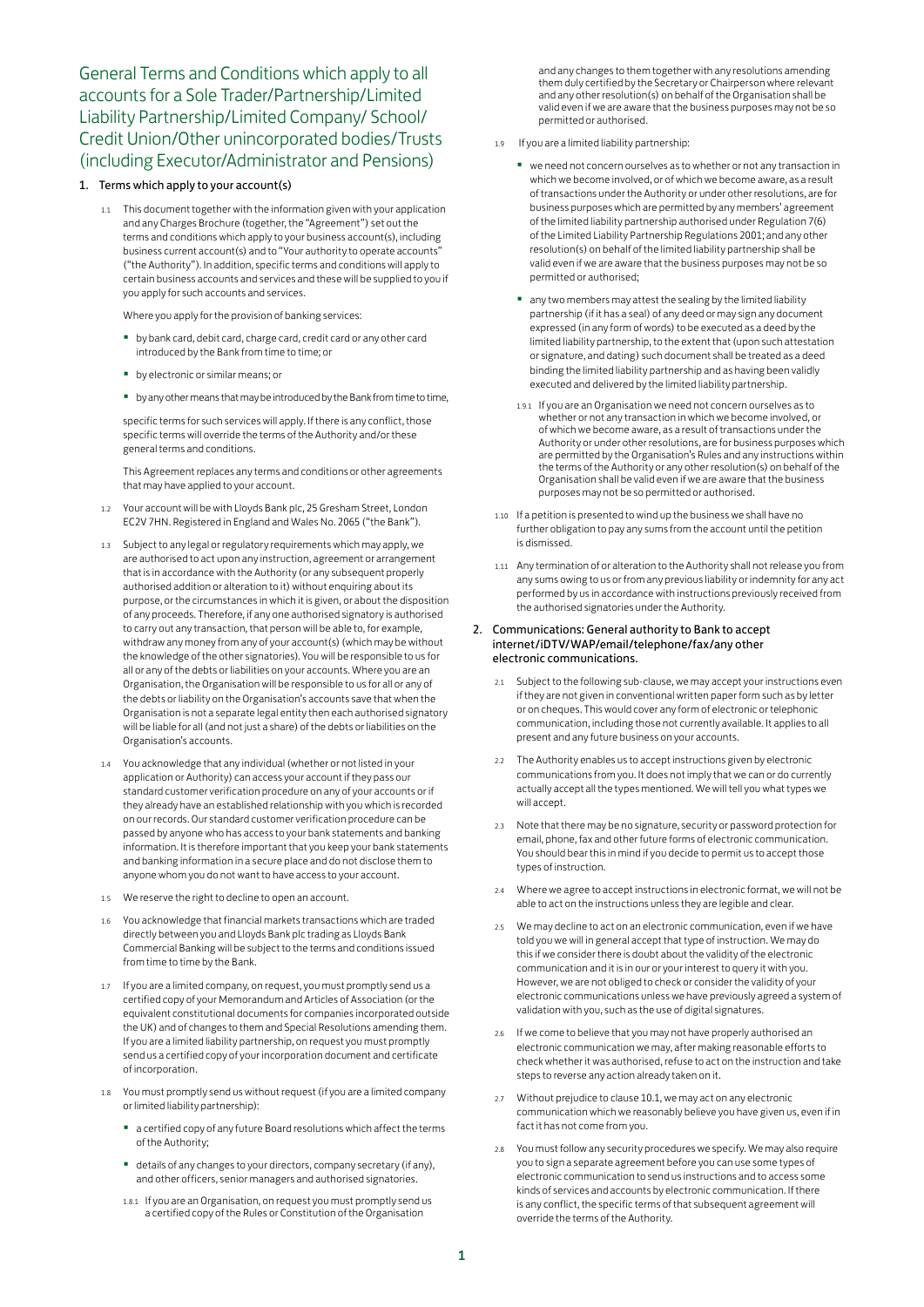- 2.9 We may insist on you confirming any electronic communication in conventional written form by the next Business Day. We need not wait for confirmation before acting on the instruction.
- 2.10 We can communicate with you by any form of electronic communication by which you have chosen to be able to give us instructions.
- 2.11 We advise:
	- against using analogue mobile or cordless phones to contact us as they can sometimes be intercepted or overheard;
	- you to be careful not to let other people see your details if you are online in a public place;
	- against using email for sending us confidential information.
- 2.12 You give us your explicit consent (or have obtained the explicit consent of the relevant individual) for us to access, process and keep any personal information that you provide to us for the purposes of providing payment services to you. This won't affect any rights any of us have under data protection legislation. You can withdraw your consent by ending your agreement with us.
- 2.13 You understand that it is necessary for us to process personal data as part of our provision of the accounts and services we provide to you. The Data Privacy Notice explaining how we may process personal data, and how an individuals' rights can be exercised, can be viewed at the following website: lloydsbank.com/businessprivacy. Unless you are explicitly advised to the contrary, the Bank acts as a Controller (meaning it determines the purposes and means of the processing of personal data) for the personal data processed as part of its services. Any personal data obtained by the Bank processed only for the purposes of the Bank's compliance with the Money Laundering Regulations 2017 will be processed only for the purposes of preventing money laundering or terrorist financing, unless the use of the data is otherwise permitted by law or you give us consent to the proposed use of the data.

# 3. Business Relationship Terms

- 3.1 We will use reasonable care and skill in providing services and managing your day-to-day banking needs, but you should bear in mind that:
	- our relationship services are for your general guidance and information only and they are based on information that we know from operating your accounts or that you have given us;
	- there may be occasions when you should take specialist advice rather than solely relying on our services;
	- we are not responsible for how you interpret information we provide, or implement any action you choose to take;
	- any termination of or alteration to the Authority shall not release the Organisation or where applicable the authorised signatories from any sums owing to us or from any previous liability or indemnity for any act performed by us in accordance with instructions previously received from the authorised signatories under the Authority.
- 3.2 As you retain sole responsibility for deciding whether to act on it, we will not be liable if you rely on financial information we supply; or if you choose to act on any suggestions or guidance we give you, whether or not they derive from tools we make available to you. Such suggestions or guidance are not provided to make decisions for you and there will be areas where you may wish to obtain more expert advice.

# 4. A. Running your account

- 4.1 You will examine bank statements, invoices, confirmations and communications sent to you within a reasonable time after you receive them and will promptly advise us as soon as possible of any apparent mistake or discrepancy. Delay in notification may make correcting any error difficult.
- 4.2 In certain circumstances we may refuse to accept a payment into the account.
- 4.3 Your account should not become overdrawn without arrangements having been made with us nor should the account operate in excess of the agreed borrowing limits.
- 4.4 You should only issue instructions to us to withdraw funds from your account where there are sufficient funds available at the time those instructions were issued or, where an overdraft limit has been agreed and the withdrawal will not cause that limit to be exceeded. However, if at any time such instructions would result, without prior arrangement, in the account becoming overdrawn, or the agreed overdraft limit being exceeded, we may in our sole discretion and without contacting you, allow an overdraft to be created or allow the agreed overdraft limit to

be exceeded. In these circumstances the new or excess overdraft is an unauthorised overdraft and you will be charged at the applicable rate for unauthorised borrowing. For details of our unauthorised borrowing interest rate please refer to our Charges Brochure or lloydsbank.com/business. Interest is calculated on the cleared daily balance of the new or excess overdraft and is payable for the duration of the new or excess overdraft.

- 4.5 We may at any time, without giving you notice, withdraw or restrict any right to an overdraft or demand immediate repayment of your overdraft. We will write to you if we require any repayment of your overdraft.
- 4.6 Our Need to Know brochure sets out the steps you should take to help protect your accounts, which include not giving out account or security details, such as any PIN to anyone. If you tell us that your cheque book or debit or Cashpoint® card has been lost or stolen or that someone else knows your PIN or other security information, we will take action to try to prevent these from being used. More detailed procedures for specific services may be set out in greater detail in the terms and conditions and/ or brochures that are specific to those services.
- 4.7 You will inform us in writing if you wish to issue cheques signed with the facsimile or other printed signature of an authorised signatory (for example by pre-printing, rubber stamp, cheque signing machine or lasering) and will give us specimens of such signatures. You acknowledge that if you do not so inform us, we may reject such cheques. However, we are authorised to pay such cheques if they reasonably appear to us to have been issued by you. We need not check that a facsimile or other printed signature (or an imitation of it) has been added with your authority or the authority of your authorised signatory(s). You must ensure that cheques with facsimile or other printed signatures are kept secure and not available to anyone not authorised by you to use them.
- 4.8 You acknowledge that if you choose to complete cheques (other than the signature) by typewriter, laser printing or other mechanical means, such cheques may be easier to alter than handwritten cheques. You must ensure that all pre-printed or facsimile cheques are kept secure and not made available to anyone other than your authorised signatories. We are authorised to pay cheques completed by typewriter, laser printing or other mechanical means.
- 4.9 We shall have the right to stop a Payment instrument on reasonable grounds relating to:
	- a. the security of the Payment instrument;
	- b. the suspected unauthorised or fraudulent use of the Payment instrument; or
	- c. your ability to repay any credit advanced to you.
- 4.10 If we discover that a payment that has been credited to your account has been made by mistake, or if a payment has been recalled by a bank that has made it, we will immediately debit your account with the amount of that payment, even if this results in your account going into an unauthorised overdraft. We may also be required by law to pass on information about you to the other bank. You may have to pay any charges and interest that may result from use of an unauthorised overdraft in these circumstances.
- 4.11 We may suspend an account, facility or service if we reasonably suspect fraud or unauthorised access, if you have failed to give us information we are required by law to hold about you or if a regulatory requirement means we have to. We do not have to tell you in advance before we do this.

# 4. B. Third Party Providers

- 4.12 You can instruct a Third Party Provider to access information on your accounts or make payments from your accounts online as long as it is open and transparent about its identity and acts in accordance with the relevant regulatory requirements. We will treat any instruction from a Third Party Provider as if it were from you.
- 4.13 We may refuse to allow a Third Party Provider to access your account if we are concerned about unauthorised or fraudulent access by that Third Party Provider. Before we do this we will tell you and explain our reasons for doing so, unless it is not reasonably practicable, in which case we will tell you immediately afterwards. In either case, we will tell you in the way which we consider most appropriate in the circumstances. We won't tell you where doing so will compromise our reasonable security measures or otherwise be unlawful. We may make available to a Third Party Provider a specific means of accessing your account. If we do, and it tries to access your account by a different way, we may refuse to allow that access.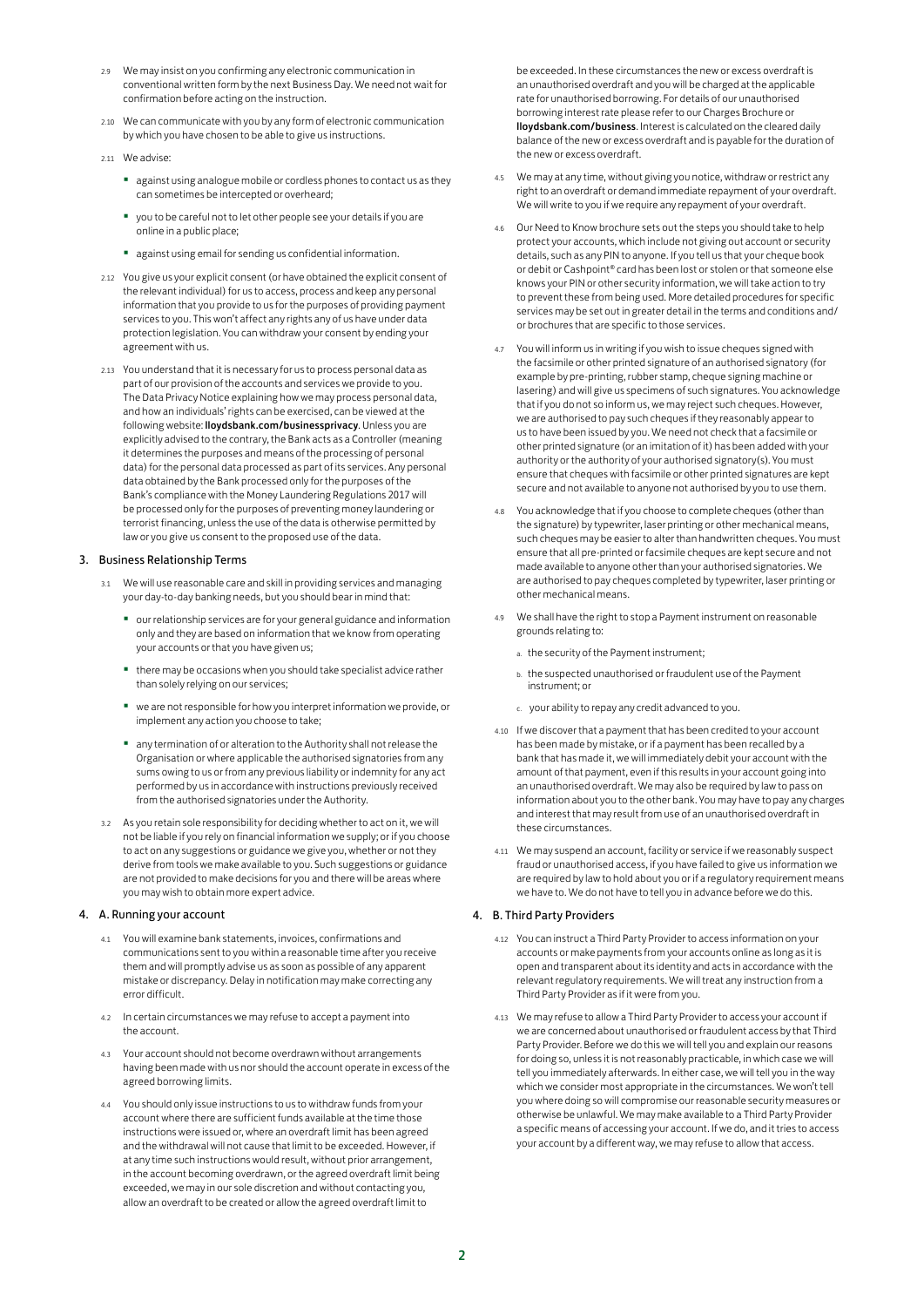- 4.14 If you think a payment may have been made incorrectly or is unauthorised, you must tell us as soon as possible even where you use a Third Party Provider.
- 4.15 If you (or an authorised user) provide consent to a Third Party Provider to access your account data so they can provide account information services or initiate transactions on your behalf, you consent to us sharing your information (which may include personal data relating to authorised users) with the Third Party Provider as is reasonably required for them to provide their services to you.

# 5. Fees, Charges and Interest Rates

- 5.1 Our Charges Brochure sets out and/or refers to how, when and what we charge for the range of services we provide, as well as the applicable rates of interest, if any. For a copy of any brochure please contact your relationship manager or see our website lloydsbank.com/business
- 5.2 The terms and conditions for any agreed overdrafts, including the overdraft interest rate for agreed overdrafts, will be detailed in a separate overdraft facility letter.
- 5.3 Unauthorised borrowing will be charged at the applicable unauthorised borrowing rate and will incur other unauthorised borrowing charges.
- 5.4 If you are the recipient (i.e. a payee) of a payment we may deduct our charges as set out in the Charges Brochure from the money transferred before crediting it to you. If we deduct any charges under this clause, we will give you details in your regular bank statements or charges invoices (or other agreed means by which you wish to be notified) of the amount of the money we receive and of our charges for receiving the money.
- 5.5 We may change any of our charges at any time. We will tell you (in accordance with clause 12) at least two months before the change to the charge takes effect.
- 5.6 Before we deduct interest or charges for maintaining and running your accounts which have built up over a charging period, we will give you at least 14 days' notice of how much we will deduct. Please refer to the Charges Brochure for the relevant dates of the applicable charging period.
- 5.7 Notwithstanding clause 12.3, we may change our interest rates at any time and without notice to you if such a change is either:
	- 5.7.1 to your advantage, or
	- 5.7.2 a change to a Reference Interest Rate; or
	- 5.7.3 a change to the Reference Exchange Rate.

In either case we will tell you about the change by making details available in our branches within three Business Days of making the change or by telling you personally within 30 days of making the change.

- 5.8 We will update our website within three Business Days of an interest rate change taking effect.
- 5.9 Where we pay interest on credit balances on a business current account, interest will accrue daily and will be paid monthly.

# 6. Payment transactions to and from your account, other than cheques

- 6.1 In order for a payment instruction from you to be properly executed by us, you must provide us, as applicable with certain information . The information we need depends on the currency of the payment and the location of the beneficiary's account and is known as the unique identifier.:
	- a. if you are making a sterling payment into an account in the UK, the unique identifier information is the beneficiary's Sort Code and Account number. We will always rely on the unique identifier for the purposes of processing your payment instructions.
	- b. You will also need to provide us with the amount of the payment that you wish to make and we may also request the full name and address of the beneficiary of the payment for legal and/or regulatory purposes or if the financial institution receiving the payment requires this. We do not consider this information to be part of the unique identifier for the purposes of processing your payment instruction and we will not use this information for the purposes of processing the payment; or
	- c. if you are making a payment in a foreign currency into an account in the UK or any payment into an account based outside of the UK but within the EEA, the unique identifier information is the beneficiary's International Bank Account Number "IBAN") and the Bank Identifier Code ("BIC")(save that the BIC is not required to be provide by you for payments made by SEPA credit transfer and the BIC does not, therefore, form part of the unique identifier for such payments). We will always rely on the unique identifier for the purposes of processing your payment instructions.
- d. You will also need to provide us with the currency and amount of the payment that you wish to make and we may also request the full name and address of the beneficiary of the payment for legal and/ or regulatory purposes or if the financial institution receiving the payment requires this. We do not consider this information to be part of the unique identifier for the purposes of processing your payment instruction and we will not use this information for the purposes of processing the payment; or
- e. If you are making a payment into an account based outside of the UK or EEA, you should contact your relationship manager for details of the information that you will need to provide and what constitutes the unique identifier.

By 'SEPA' we mean the Single Euro Payments Area and a 'SEPA country' means any of the countries or territories listed from time to time on the European Payment Council's website as being part of SEPA.

- 6.2 We may not be able to process your payment instructions if we are sending the payment using a payment scheme (for example Faster Payments) and the financial institution to which we are sending the payment is not a member of the relevant payment scheme or if the amount of the payment exceeds any value limit which is permitted under the relevant payment scheme. If we cannot make a payment using the relevant payment scheme, we will notify you or make this information available to you so that we can discuss with you alternative ways that we could make the payment (and any charges that may be payable by you as a result). We will not make the payment until we receive an instruction from you that we can make the payment using an alternative method. If, in exceptional circumstances, we are unable to make the payment using an alternative method, we will notify you of this and the reason for this or make this information available to you (unless the law prevents us from doing so or it would undermine security measures) within the timescales that we would have processed your payment.
- 6.3 Payment transactions will be shown on your account in sterling (GBP) and will be executed in sterling (GBP) unless otherwise agreed.
- 6.4 Unless agreed otherwise, we use a Reference Exchange Rate for foreign exchange transactions. We may change our Reference Exchange Rates at any time and without notice to you. Such changes to a Reference Exchange Rate will be applied immediately. You can obtain details of our Reference Exchange Rates by telephoning the number given in the Payment Transaction brochure or such other number as we advise from time to time.
- 6.5 You must give consent before the execution of a payment transaction or a series of transactions and, depending on the Payment instrument or procedure, in one of the following ways:
	- a. for transactions initiated in writing (other than by facsimile), by written instructions signed in accordance with the Authority;
	- b. for telephone banking transactions, in accordance with the terms and conditions governing your telephone banking service with us;
	- c. for a debit card or Cashpoint® card linked to the account, in accordance with the terms and conditions governing that card;
	- d. for online services linked to the account, in accordance with the terms and conditions governing the internet banking service linked to the account (for the avoidance of doubt, we do not accept payment instructions or consent to a payment transaction by email);
	- e. for SEPA Debtor DD Services, by signing the relevant SEPA Direct Debit Mandate;
	- f. through a Third Party Provider, by following any procedures required by such Third Party Provider; and.
	- g. for any other transaction linked to the account, the method and form of consent as agreed with you from time to time.

We will contact you by telephone or text message if we need to tell you about suspected or actual fraud or a security threat to your account.

- 6.6 Unless your payment is initiated by way of a Paper Payment Order, we will execute payment instructions for payments out of your account in sterling, euro or other EEA currencies in accordance with our processing cycles so that the amount to be transferred reaches the payee's bank in all events no later than:
	- 6.6.1 for payments in sterling: where the payee's bank is within the UK, the next Business Day after the Business Day on which we received your instruction; or, where the payee's bank is elsewhere in the EEA, the fourth Business Day after the Business Day on which we received your instruction;
	- 6.6.2 for payments in euro: where the payee's bank is within the EEA (including the UK), the next Business Day after the Business Day on which we received your instruction;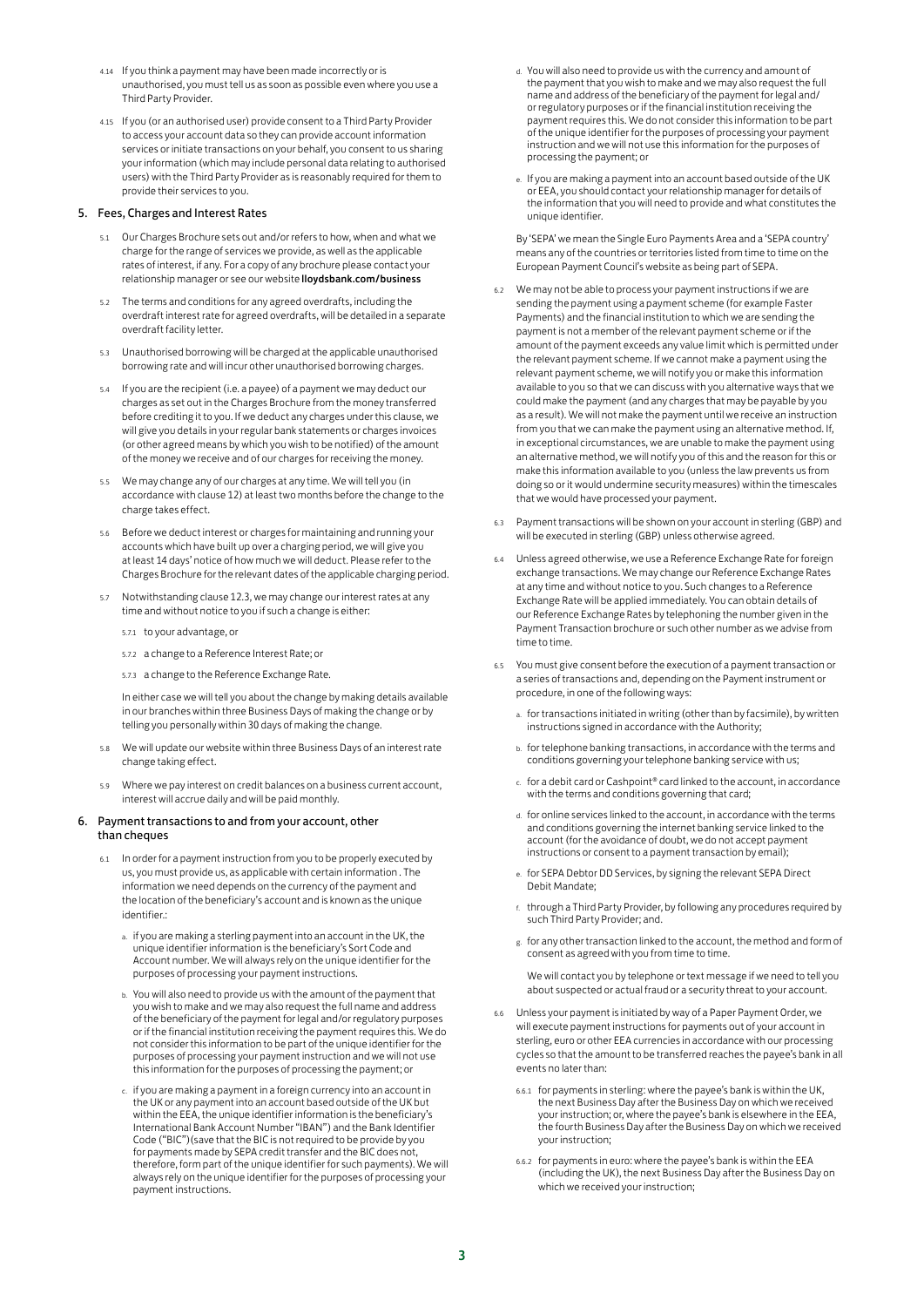6.6.3 for payments in any other EEA currencies: where the payee's bank is within the EEA (including the UK), the fourth Business Day after the Business Day on which we received your instruction.

Note that our electronic services may offer more favourable cut-off times and may be cheaper than where payment is initiated by way of a Paper Payment Order. For payments out of your account where the payment is initiated by way of a Paper Payment Order, we will execute payment instructions in accordance with our processing cycles so that the amount to be transferred reaches the payee's bank in all events no later than (in the case of payments in sterling in the UK and payments in euro anywhere within the UK or EEA) the end of the second Business Day after the Business Day on which we received your instruction, or (in the case of such payments in sterling in the EEA, other than the UK, and payments in other EEA currencies anywhere within the UK or EEA), the fourth Business Day after the Business Day on which we received your instruction.

For payments outside the UK or EEA and/or in non-EEA or non UK currencies different timescales will apply.

Where we receive a payment instruction from you for execution on a specific day, you agree that the time of receipt is deemed to be the specific day on which we are to execute the payment instruction.

We must receive payment instructions before the cut-off time specified in the Payment Transaction brochure or we will deem the instruction to have been received on the next Business Day. Instructions received on days which are not Business Days will also be deemed to have been received on the next Business Day.

For payments in respect of the SEPA Debtor DD Service, we shall receive Collections denominated in euro and will make direct debit payments out of your account in euro in accordance with the requirements of the Core Scheme Rules or B2B Scheme Rules (as applicable). Any currency conversion shall be carried out in accordance with clause 6.4.

- 6.7 Once we receive your payment instruction, you cannot revoke it except in the following circumstances:
	- in the case of a direct debit payment outside the scope of the SEPA Debtor DD Service, you inform us in writing that you withdraw your consent no later than the Business Day before the account is due to be debited,
	- in the case of a direct debit payment within the scope of the SEPA Debtor DD Service, you may inform the creditor at any time that a SEPA Direct Debit Mandate is cancelled. If you cancel a SEPA Direct Debit Mandate you must inform us immediately. On your written instructions we will refuse any future direct debit demands made under the cancelled SEPA Direct Debit Mandate which the creditor has pre-notified you of provided we receive your instructions no later than one Business Day before your account is due to be debited; or
	- where a specific day has been agreed for execution, you inform us in writing that you withdraw your consent no later than the Business Day before execution.
- 6.8 If we receive an electronic payment for you in sterling or euro on a Business Day, we apply the monies to your account and make them available for you immediately we receive them. If we receive a payment for you on a non-Business Day, we apply the monies to your account and make them available for you on the next Business Day. For payments received in other currencies, the monies are made available to you after the payment has been converted into sterling. How long this takes depends on when we receive the payment and the foreign exchange market for that currency. Please refer to our Payment Transaction brochure for further information.

If sterling cash is paid into your account through deposit points or by way of some other deferred checking service the cash will not be received by us until we have taken the money from the machine and/or envelope. In some cases this might not be until the next Business Day but if you use these types of services we will tell you when we are deemed to have received the money.

You agree to our deducting our reasonable charges from the money payable before applying them to your account. We will not deduct any other charges from that money before paying it into your account. If we deduct any charges under this clause, we will give you details of the amount of the money we receive and of our charges for receiving the money in our charges invoices.

- 6.8.1 Please note that not all services are available at all branches.
- 6.8.2 When you use the deposit point to place your Deferred Checking Bag, the cut-off time is 1 hour before branch closing time or, if the branch closes at 5pm or later, 4pm (Monday to Friday). If you make a deposit after the displayed time (Monday to Friday), it will be processed and paid into your account on the next business day.

There are no changes to the cut-off timescales if you hand your deposit over the counter.

- 6.8.3 If you choose to use one of our mobile branches please be aware that there will be a limit to the amount of cash and coin you can deposit or withdraw and these limits may be less than at branches with counters. If you would like more information on the limits that apply please consult our website at lloydsbank.com/mobilebranches
- 6.9 Where we have been notified by a UK payment scheme service, such as the Current Account Switching Service, that the recipient of one of your standing orders and/or bill payments (payees set up on your account which you may at any time subsequently make payments on variable dates and/or for variable amounts) has moved their current account to another bank participating in the Current Account Switching Service, we will update the recipient's new Sort Code and Account number without further notice to you to ensure that your payment reaches the correct account within applicable timescales.
- 6.10 If we are unable to make a Standing Order payment from your account because you do not have enough money in your account on the Business Day that the Standing Order payment is due to be made (and we do not agree to any request made by you to use an unauthorised overdraft or increased borrowing limit to make the payment), then we will try to make the payment again on that Business Day and on the next Business Day. If we have been unable to make the payment after these attempts, the payment will be designated as a missed payment.
	- 6.10.1 A Standing Order will be cancelled after four consecutive missed payments.

# Confirmation of Payee

- 6.11 We participate in the confirmation of payee service. This is a name checking service to help stop certain types of domestic payments that are made in sterling going into the wrong account. We will check the name of the account you want to pay against the name you are using to set up the payment ("Confirmation of Payee").
- 6.12 If you add a new recipient to your account so that you can send them a payment (with us in branch, online or on the phone), we will contact the bank (or other financial institution) of the person, business or organisation you want to pay to check the name on the account matches the name you have given us. We will also check if it is a personal or business account. If the other bank or financial institution is making Confirmation of Payee checks, they will tell us if the name matches, does not match or partially matches the name you have given us. They will also tell us if it is a business or personal account and they will give us other relevant information, for example, if the account has switched to another bank. We will display or tell you this information so that you can decide if you want to continue setting up the new recipient.
- 6.13 If we do not give you an exact 'match' result, you will be asked if you want to continue making the payment. If you make the payment and this goes to the wrong person, business or organisation, we may not be able to get your money back for you. If you do get an exact 'match' result and you make a payment which goes to the wrong person, business or organisation, you may be entitled to a refund, depending on the circumstances.
- 6.14 If someone adds you to their account as a payment recipient and Confirmation of Payee checks are made, their bank or financial institution will make these checks with us about you and your account. In response to Confirmation of Payee checks, we will give information about you and your account to:
	- other customers of ours;
	- other banks (or other financial institutions, who may be eligible to participate in Confirmation of Payee) who will pass this on to their customers.

This information can include the full name of any account held by you with us, whether the account is a business account or a personal account or if your account has switched to another bank. Please refer to our Privacy Notice which explains your privacy rights.

# 7. Stopping a payment instruction

7.1 We have the right to not execute any particular payment instruction where it is reasonable to do so, for example if you are in breach of this Agreement, or we (or the systems we use) reasonably suspect the payment instruction is fraudulent, or we are otherwise unable to make a payment under this Agreement. If we have declined the payment instruction or we are unable to act upon your payment instruction, we will, where it is reasonable or we are required to do so, notify you, or make available to you, the reason why the payment instruction was not executed as soon as possible and in any event within the designated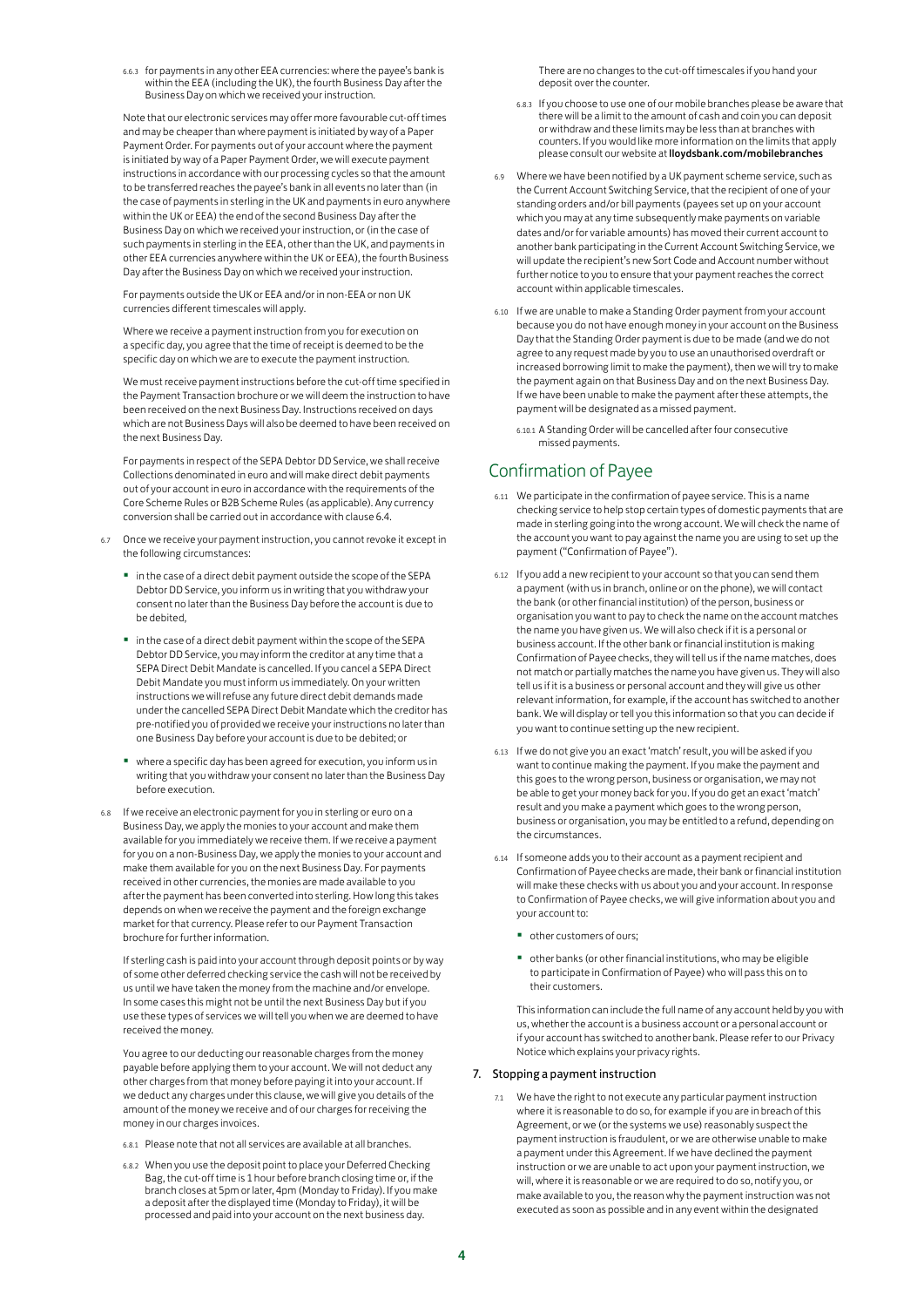maximum execution times for payment transactions of that type as set out in our Payment Transaction brochure.

- 7.2 Subject to any legal or regulatory requirements which may apply, we will notify you, or make the information available to you, that we have refused to act on your instructions and stopped the payment, or were not able to act on your instructions. If this has been due to your giving incorrect information you can contact us and we will tell you how to put this right. We will notify you or make this information available to you in the manner that we reasonably believe is most appropriate, having regard to the way in which you have sought to instruct us and the terms of our relationship with you.
- 7.3 We may reject or return a Collection where we are entitled or obliged to do so under the Core Scheme Rules or B2B Scheme Rules (as applicable).

# 8. Refunds

- 8.1 Where you give us a payment instruction for a transaction or series of transactions to be initiated by or through a payee but your authorisation:
	- 8.1.1 does not specify the exact amount of the payment; and
	- 8.1.2 the amount is more than you can reasonably expect to pay, having regard to the previous history on your account, any other circumstances relevant to you, the account or the person to whom the payment is made,

we will refund the full amount of the payment provided you request the refund within 8 weeks from the date on which the funds were debited.

- 8.2 If you request a refund we may ask you to provide such information or further information as we consider reasonably necessary to show that the payment satisfied the requirements for refund.
- We shall inform you of our decision regarding your request for a refund within 10 Business Days of our receipt of the information you provide under clause 8.2.
- 8.4 The foregoing provisions of this clause 8 do not apply to direct debits which have been incorrectly debited to your account and your refund rights under the Direct Debit scheme will continue to apply. You should tell us immediately you think that there has been an incorrect direct debit payment so that we can arrange a refund.
- 8.5 The foregoing provisions of this clause 8 shall not apply to refund rights in respect of Collections effected under the Core or B2B Scheme Rules. We shall effect all refunds in accordance with the relevant Rulebook.
	- 8.5.1 Your refund rights under the Core Scheme Rules are set out in the Core Scheme Rulebook and the Summary for Debtors under the SEPA Direct Debit Schemes.
	- 8.5.2 The B2B Scheme Rules do not provide any refund rights. However, in certain circumstances you may be entitled to a refund under the Payment Services Regulations 2017. Your refund rights are set out in the Payment Services Regulations 2017 and the Summary for Debtors under the SEPA Direct Debit Schemes.

## 9. Communicating with you

- 9.1 Where there are transactions on your account, we will provide you with a bank statement at least once a month for your account to help you manage your finances unless we agree with you that the information is made available to obtain, either online, in branch or via telephone banking. If you prefer paperless communications from us, we will communicate and make available all relevant transaction information with you through the internet banking service accessible at lloydsbank.com/business. You will examine bank statements, invoices, confirmations and communications sent to you within a reasonable time after receiving them and will promptly advise us as soon as possible of any apparent mistake or discrepancy. Delay in notification may make correcting any error difficult.
- 9.2 If you require information on an individual payment transaction (for example, in relation to charges or execution times), please refer in the first instance to the latest Need to Know brochure or contact your relationship team.
- 9.3 The language of this Agreement shall be English and all information provided, made available and notified to you shall be in English.
- 9.4 We will contact you by telephone or text message if we need to tell you about suspected or actual fraud or a security threat to your account.

# 10. Liability

- 10.1 General
	- 10.1.1 The extent of your liability for any losses you incur in respect of an unauthorised payment transaction:
		- arising from the use of a lost or stolen Payment instrument linked to your account, or a misappropriation of the security features of a Payment instrument linked to your account, or
		- ii. where you have acted fraudulently or with intent or gross negligence failed to take reasonable steps to keep safe any of the personalised security features of a Payment instrument linked to your account,

is set out in the terms and conditions governing the use of the relevant Payment instrument.

- 10.1.2 You must notify us by telephone or in writing as soon as possible after you become aware of any incorrectly executed transaction or any unauthorised transaction on your account, and at the latest within 13 months of when the payment left or should have left your account (as applicable), otherwise we may not be liable to you.
- 10.1.3 You will be liable for all unauthorised transactions on your account if you have acted fraudulently.
- 10.1.4 When giving us payment instructions (other than cheques or in respect of the SEPA Debtor DD Service) you must provide us with the payee bank's Faster Payments Service enabled Sort Code and Account number, or where applicable, their IBAN number and, if required, BIC number, full name and address, the payee bank's SWIFT address or National Clearing Code for your payment instructions to be properly executed. If you fail to provide the correct details we will not be liable should a transaction not be capable of being properly executed although we will where relevant use all reasonable efforts to recover your payment. We reserve the right to charge you a fee to cover our reasonable costs for so doing. Where we are unable to get the money back, you can send us a written request and we will then provide all the relevant information we can in order for you to claim repayment of the funds. We will only provide you with information that we are allowed to provide to you by law.
- 10.1.5 We will not be liable for:
	- any losses not directly associated with the incident that may cause you to claim against us whether or not such losses were reasonably foreseeable; nor
	- any loss of profits, loss of business, loss of goodwill or any form of special damages; nor
	- any losses associated directly or indirectly with our failing to make a payment because you have not provided us with the required or correct details.
- 10.1.6 You are responsible for ensuring that cheques issued by you are correctly and legibly completed and signed.
- 10.2 Micro-enterprises

The provisions of this clause 10.2 shall apply if you are a Micro-enterprise.

- 10.2.1 If we fail to execute (other than in situations where you have not provided us with all of the required information), or incorrectly execute a payment transaction or a cheque payment on your account, we will refund the amount of the transaction or payment to your account. We will also refund to you any interest and charges directly incurred by you on your account and pay you any interest you have missed out on so that it is as if the defective payment transaction had not taken place.
- 10.2.2 Where we are liable for an unauthorised transaction on your account or unauthorised cheque payment on your account, and subject to you complying with any security obligations that we have notified to you relating to the relevant Payment instrument (including the security obligations set out in the terms and conditions for the relevant Payment instrument), we will refund to your account the amount of the transaction or payment and any interest and charges directly incurred on the account as a result of the transaction or payment if the payment was in fact unauthorised and pay you any interest you have missed out on so that it is as if the unauthorised payment or transaction had not taken place. Beyond this we will have no further liability for an unauthorised transaction.
- 10.2.3 When we are assessing whether a payment transaction was authorised by you we cannot necessarily treat the use of the Payment instrument as sufficient evidence of such authorisation, although this is one of the factors that we will take into consideration.
- 10.2.4 If you have an account with an overdraft which is regulated by the Consumer Credit Act 1974, these terms do not prejudice any rights or obligations that you may have under that Act for unauthorised use of credit facilities.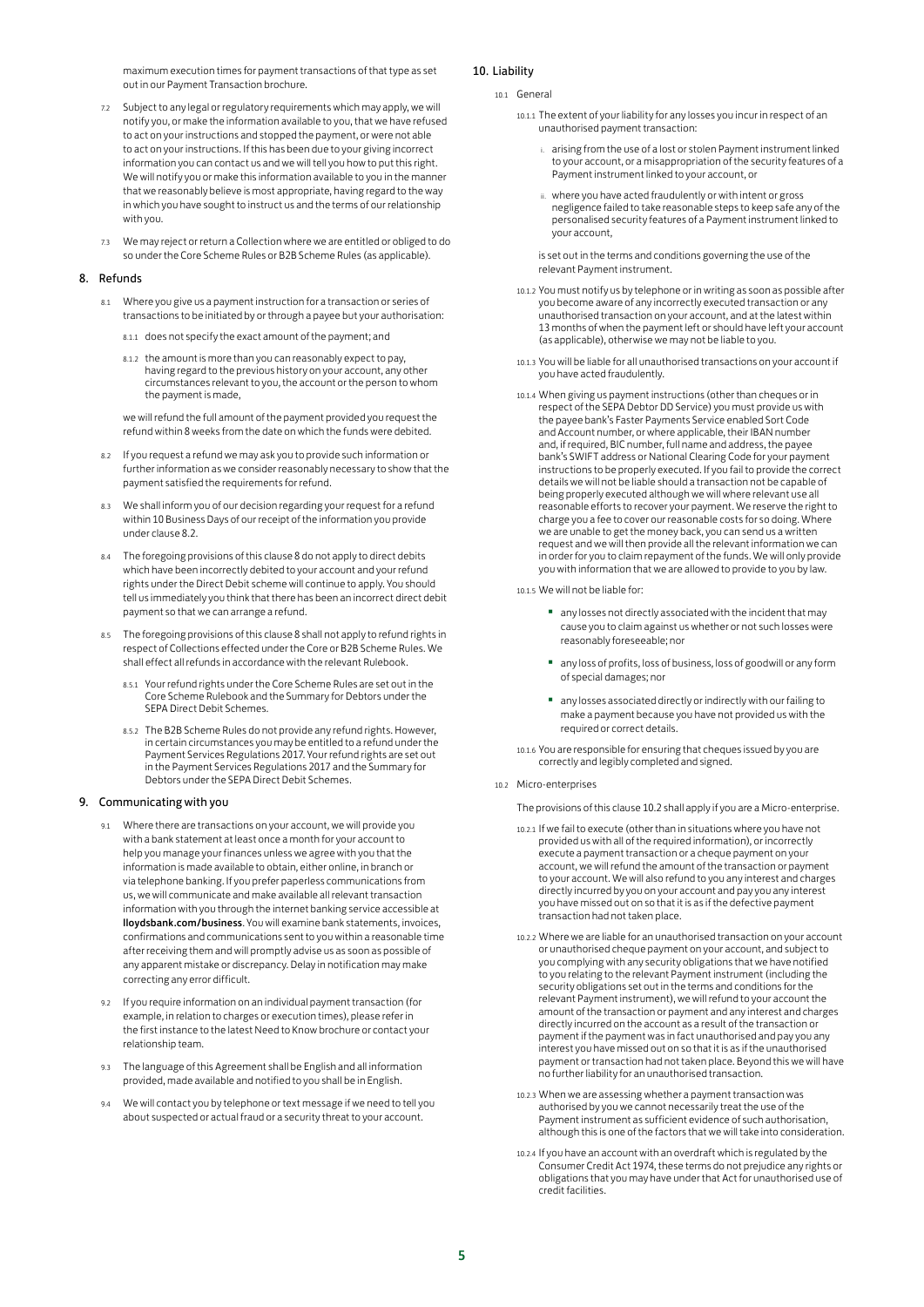- 10.2.5 Where a payment instruction is initiated by a payee (e.g. a direct debit),
	- and you are the payee, our responsibility is limited to correctly transmitting the payment order to the payer's bank. If we have failed to do so, we will immediately re-transmit the payment order to the payer's bank and, on receipt of the funds from the payer's bank, we will make the funds immediately available and refund to your account the amount of any interest and charges incurred on the account or pay any interest you have missed out on so that the account is in the position it would have been had the transaction been executed correctly;
	- and you are the payer (subject to clause 10.2.6), we are only responsible to you for a failure to execute the payment transaction or for incorrectly executing the payment transaction if the payment order has been correctly transmitted to us.
- 10.2.6 In respect of the SEPA Debtor DD Service, clause 10.2.5(b) does not affect your refund rights under the Core Scheme Rules.
- 10.3 Non-Micro-enterprises

Clause 10.2 shall not apply if you are not a Micro-enterprise. Instead this clause 10.3 shall apply, and the provisions of the Payment Services Regulations 2017 that deal with incorrectly executed and unauthorised transactions shall be disapplied and replaced as provided for herein.

- 10.3.1 If we fail to execute (other than in situations where you have not provided us with all of the required information), or incorrectly execute a payment transaction on your account, we shall be liable to you for any reasonable losses incurred by you, but only if they arise directly from our breach of this Agreement or our negligence, and if, in the ordinary course of events and with the knowledge we had, we might reasonably have expected such loss to result directly from such breach or negligence. Our liability pursuant to this clause 10.3.1 shall be limited:
	- to the amount (if any) necessary to reimburse you as required by law in respect of the transaction pursuant to which our breach or negligence occurred; and
	- ii. to the amount of any interest and charges directly incurred by you on the account that would not have been incurred otherwise.

Beyond this we shall have no further liability to you for a failure to execute properly or a failure to execute at all for any reason.

- 10.3.2 Where you have told us that there has been an unauthorised transaction on your account you will be liable for such transactions unless we are reasonably satisfied that the transaction was unauthorised. If the transaction was unauthorised and subject to you complying with any security obligations that we have notified to you relating to the relevant Payment instrument (including the security obligations set out in the terms and conditions for the relevant Payment instrument), we will refund to your account the amount of the transaction and any interest and charges directly incurred on the account as a result of the transaction and pay you any interest you have missed out on so that it is as if the unauthorised transaction had not taken place. Beyond this we will have no further liability to you for an unauthorised transaction.
- 10.3.3 When we are assessing whether a payment transaction was authorised by you:
	- we can treat the use of the Payment instrument as sufficient evidence to show that the payment was authorised by you or that you may have acted fraudulently or that you may have intentionally or with gross negligence failed to.
	- ii. take all reasonable steps to keep the Payment instrument safe; or
	- iii. use the Payment instrument in accordance with this Agreement.
- 10.3.4 We shall not be liable for the defective execution or payment of cheques unless we are negligent or in breach of contract. If you tell us that there has been an unauthorised cheque payment on your account we will only be liable to you if we are reasonably satisfied that the cheque payment was not authorised by you. If we are liable to you under this clause 10.3.4 we will refund to you the amount of the payment, to the extent the payment has been wrongly paid away, and any charges or interest you paid as a result of it, and pay you any interest we would have paid you on that amount, but beyond this we will not have any further liability to you:
- 10.4 Nothing in this clause 10 excludes our liability for fraudulent misrepresentation by us, our employees or agents, our liability for death or personal injury caused by our negligence or the negligence of our employees or agents , your refund rights under the Core Scheme Rules, or any other liability on our part which cannot be excluded by law.
- 10.5 If we receive a payment to you from another bank but we fail to comply with our legal obligations in relation to crediting your account, we will immediately make available the amount of the payment to you and credit the corresponding amount to your account and refund you any charges you have incurred due to our failure. We will also pay/refund any

interest to you so that it is as if you received the payment when you should have done.

- 10.6 If you ask us to make a payment to someone else in the UK or EEA and the recipient's bank receives it later than set out in clause 6.6, you can ask us and we will contact the other bank and ask them to correct the amount of interest and charges on the account with their customer (so that it is as if the payment was received on time).
- 10.7 We will, if you ask us to, immediately and without charge, make efforts to trace any incorrectly executed payment free of charge and we will notify you of the outcome.

# 11. Force Majeure and Sanctions

- 11.1 Notwithstanding anything to the contrary in this Agreement, if we are prevented, hindered, or delayed from or in performing any of our obligations under this Agreement due to abnormal and unforeseeable circumstances beyond our control (including any strike, lock-out, labour dispute, act of God, war, riot, civil commotion, malicious damage, compliance with a law or governmental order, rule, regulation or direction, accident, breakdown or other failure of equipment, software or communications network, fire, flood, or other circumstances affecting the supply of goods or services), then we shall not be liable to you or be obliged to perform our obligations under this Agreement to the extent that we are prevented, hindered or delayed in our performance by the abnormal and unforeseeable circumstances beyond our control.
- 11.2 We and/or any member of the Lloyds Banking Group may be subject to sanctions and/or embargoes imposed by the international community including the UK, EU, UN and the USA. We may not accept instructions and may refuse to make any payment or take any action pursuant to an instruction if it would result, or in our reasonable opinion is likely to result, in a breach by it or any member of the Lloyds Banking Group or any of their respective employees of any sanction or embargo whether or not imposed in the UK and we will not be liable for any loss, damage, cost or expense by reason aforesaid. We shall be permitted to disclose to the relevant authorities such information in relation to any instruction and/or payment as may be required.

# 12. Modifications to Terms and Conditions/Termination/Closing of Account

- 12.1 You may cancel or amend your Authority by writing to us at your branch or wherever your relationship manager is based or by completing and signing the bank form that we provide for that purpose and sending it to us at your branch or wherever your relationship manager is based. You must give us at least two clear Business Days after we receive your communication to put it into effect.
- 12.2 We may change any provision of this Agreement.
- 12.3 Subject to clause 12.4, we will notify you in writing at least two months before we make any change to this Agreement. You will be deemed to have accepted any such change if you do not notify us to the contrary before the date any such change comes into effect. However, if you choose not to accept any change:
	- you can close the account at any time before the change comes into effect provided that any outstanding amounts on the account are paid; or
	- our notice of the change shall be deemed to be notice of termination given under clause 12.10 and this Agreement will terminate the day before any change comes into effect. Should there be any outstanding balance on the account it will become immediately due and payable on termination.
- 12.4 We may change this Agreement at any time to reflect changes in law, regulation or codes of practice which apply to us or the way we are regulated. We will always endeavour to give you at least two months notice of such changes in accordance with clause 12.3 wherever possible. Where this is not possible we will give you as much prior notice as reasonably practicable.
- 12.5 When we tell you about a change we will do so by letter, email, text, statement, statement inserts or messages or in any other way which is sent to you individually.
- 12.6 If we agree to fix any condition for a certain time, we will not change it during that time.
- 12.7 Where we can notify you about a change in a number of different ways under clauses 12.5 above and 5.7 above, we will do so in a way that we reasonably think is likely to come to your attention and which satisfies legal and other regulatory requirements.
- 12.8 This Agreement will continue until terminated in accordance with this clause.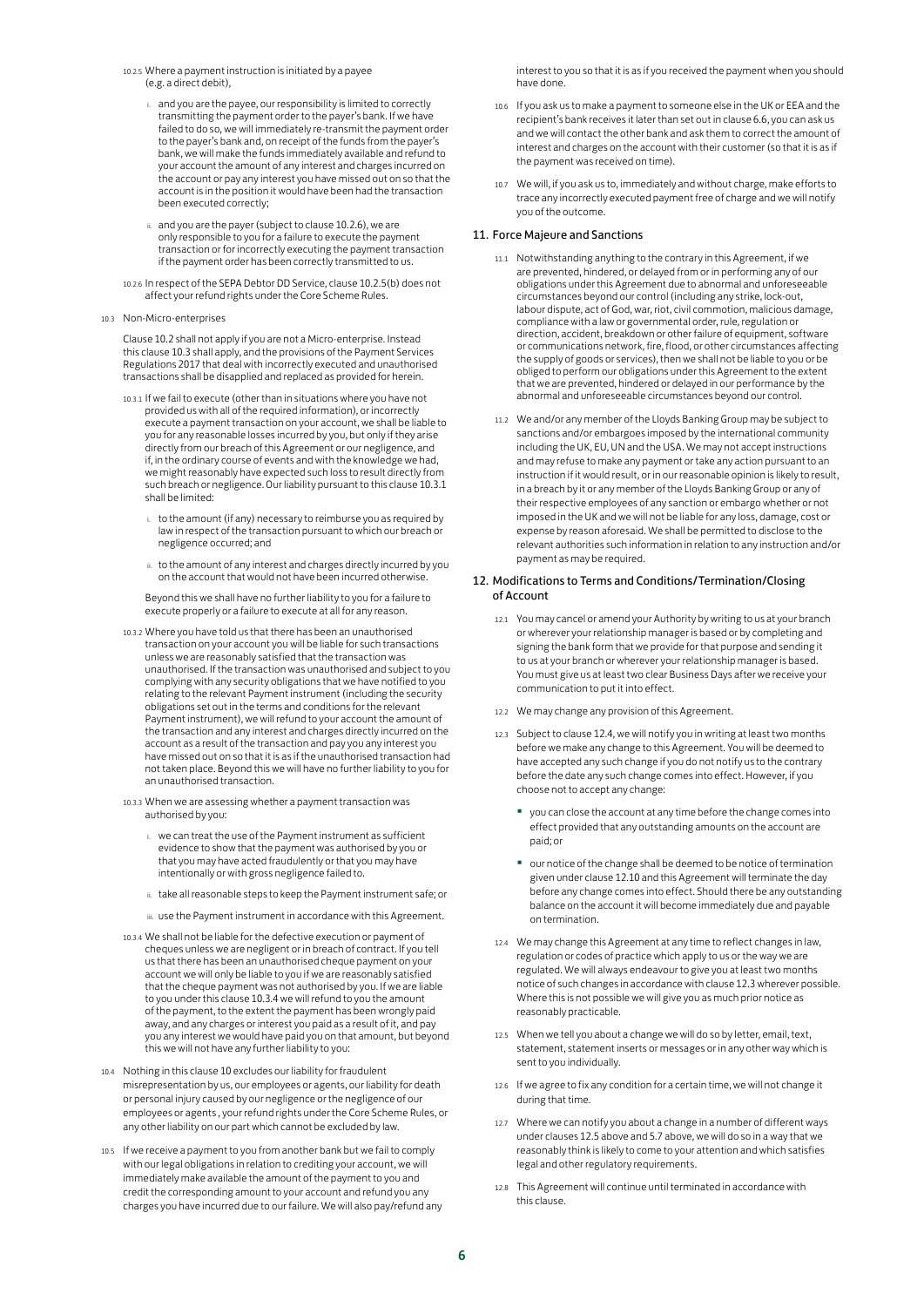- 12.9 We may terminate this Agreement immediately if any of the following occur:
	- a. if any information you have given us or give us in the future (whether in connection with this Agreement or not) is inaccurate;
	- b. if any material litigation is, or material administrative, criminal or judicial proceedings are, being taken against you at the time this Agreement is signed and you have not informed us in writing before entering into this Agreement ("material" means likely, if successful, to have any damaging effect on your business);
	- c. if you are a sole trader you die, become of unsound mind, become insolvent (or in Scotland, apparently insolvent) a bankruptcy petition (or in Scotland, a petition for sequestration) is presented against you, or steps are taken to appoint an administrator, judicial factor or similar officer to you or you apply to the court for a moratorium or make a proposal to creditors for a voluntary arrangement or you grant a trust deed for creditors or take any action (including entering negotiations) with a view to readjustment, rescheduling, forgiveness or deferral of any part of your indebtedness;
	- d. if you are a limited company or limited liability partnership, you have a petition presented or resolution passed for winding up or an administration order or a notice of intention to appoint an administrator is issued or notice of appointment of an administrator is filed with the court or you have a receiver appointed over all or part of your assets or you cease to trade, or you are deemed by law unable to pay your debts, or you make an application in connection with a moratorium or a proposal to creditors for a voluntary arrangement or take any action (including entering into negotiations) with a view to readjustment, rescheduling, forgiveness or deferral of any part of your indebtedness, including in Scotland granting a trust deed for creditors;
	- e. if you are a partnership (including a limited liability partnership) or unincorporated association, you dissolve or a petition is presented for an order to be made for the winding-up of the partnership or an application or a petition is presented or made for an administration order against the partnership;
	- f. if you are a limited liability partnership, any member ceases without our written consent to be a member or you cease for any reason to be a limited liability partnership;
	- g. if you fail at any time to meet any checks required by law or regulation;
	- h. if closure is required by the order of any court or direction or decision of a regulator or any other regulatory requirement;
	- i. if you breach in a serious or repeated way this Agreement or any other agreement with us; or
	- j. we reasonably consider that:
	- there is illegal or fraudulent activity on or connected to the Account;
	- you are or may be behaving improperly for example in a threatening or abusive way; or
	- by continuing the agreement we (or another company in the Lloyds Banking Group) may be exposed to action from a government, regulator or other authority or may break a regulatory requirement.

We may terminate the SEPA Debtor DD Service in respect of the B2B Scheme immediately if you cease to be eligible to be classified as a "Business Customer" under the B2B Rules.

- 12.10 Subject to clause 12.9 we may terminate this Agreement by giving you at least two months' written notice.
- 12.11 We reserve the right to require any account to be closed without giving a reason. This applies even if closure of the account results in a loss of tax benefits, and we will not be liable to compensate you for any loss of tax benefits or other consequential or indirect losses whatsoever and howsoever arising.
- 12.12 You may terminate this Agreement by giving us at least one month's written notice. We shall not charge you for the termination of this Agreement after 6 months from its commencement.
- 12.13 Any closure of your accounts by you or by us will not release you or where applicable the Organisation or where applicable the authorised signatories from any liability in respect of any sums owing to the Bank or from any previous liability or indemnity for any act performed by the Bank in accordance with instructions received from you or an authorised signatory under the Authority. Should there be any outstanding balance on any of your accounts it will become immediately due and payable on termination.
- 12.14 We may remove an authorised signatory from your account if we reasonably believe a regulatory requirement means we have to. We will tell you if we have to remove an authorised signatory, but we may not be able to give you a reason.

# 13. Partnership terms

If you are a partnership, the following shall apply:

- 13.1 Any signature authorised by the Authority may be in the name of a partner, the partnership or any authorised signatory.
- 13.2 Each partner (whether or not they have signed the Authority) will be jointly and severally liable for all liabilities of whatever nature of the partnership to us together with interest, fees and charges. Therefore each partner is separately responsible to us for all debts and liabilities of the partnership and not just a share of them. We may take action against all or any of the partners. Please refer to our separate leaflet on joint and several liability for further details.
- 13.3 If there is a dispute between the partners about the partnership accounts, we may require all partners to authorise transactions until all partners agree how the partnership accounts are to be run. Therefore no payments out of the partnership accounts will be made unless authorised by all partners and all facilities requiring authorisation from only one partner or authorised signatory, for example cards, internet or electronic banking, will be suspended until the dispute is resolved. Payments made to the partnership will be paid into the partnership accounts in the usual manner.
- 13.4 If any partner dies or ceases to be a partner of the partnership, we may treat any continuing partners as having full power to carry on the partnership's business and to deal with its assets as if there had been no change in the partnership. This applies unless we receive written notice to the contrary from any of the continuing partners, or from the executors, legal personal representatives or trustees of any deceased partner.
- 13.5 If we are owed money on the partnership accounts or on outstanding loans:
	- when a partner dies, the deceased partner's estate remains responsible for paying the debt and we may require payment from the deceased partner's assets;
	- when a partner leaves the partnership, each partner (including the partner who has left) remains separately responsible to us to repay all the debts.
- 13.6 The partners will notify us immediately (in such form as we require) of any changes in the partnership, and the current partners will ensure that any incoming partners sign a confirmation of the existing authorities to us.
- 13.7 The Authority will not be affected by:
	- any change in the name of the partnership; or
	- any change in the partners of the partnership as a result of death, bankruptcy;
	- retirement, any new partner(s) joining or otherwise.
- 13.8 Any termination of or alternation to the Authority shall not release the partners from any previous liability or indemnity for any act performed by us in accordance with instructions previously received from the partners or an authorised signatory under the Authority.

# 13A.Rights and duties of authorised signatories

This clause 13A applies to Organisations

- 13A.1 Although any account opened with us would be opened in the name of the Organisation as relevant, instead of its officials or authorised signatories where the Organisation is not a separate legal entity, the terms of the Authority and any specific terms of any account opened with us shall apply to each authorised signatory. If there is a breach of such terms, the Bank may take appropriate actions against each and every one of the authorised signatories, for example if any account becomes overdrawn, the Bank may take action to recover the whole of any debt from all or any of the authorised signatories. For Schemes, such joint and several liability shall only be in respect of the account(s) in the name of the Scheme and no other account(s) in any other name and the liability of any corporate trustees shall be limited to the extent of the assets of the Scheme but without prejudice to the joint and several liability of the other parties to the account(s). Please refer to our separate leaflet on joint and several liability for further details.
- 13A.2 If there is a dispute between the authorised signatories about the Organisation's account, we may require all authorised signatories to authorise transactions until all authorised signatories agree how the Organisation's account is to be operated. Therefore no payments out of the Organisation's account will be made unless authorised by all authorised signatories and all facilities requiring authorisation from only authorised signatory, for example cards, internet or electronic banking, will be suspended until the dispute is resolved. Payments made to the Organisation will be paid into the Organisation's account in the usual manner.
- 13A.3 We will send all correspondence relating to the Organisation's account to the correspondence address of the Organisation and marked for the attention of the contact name of the Organisation as specified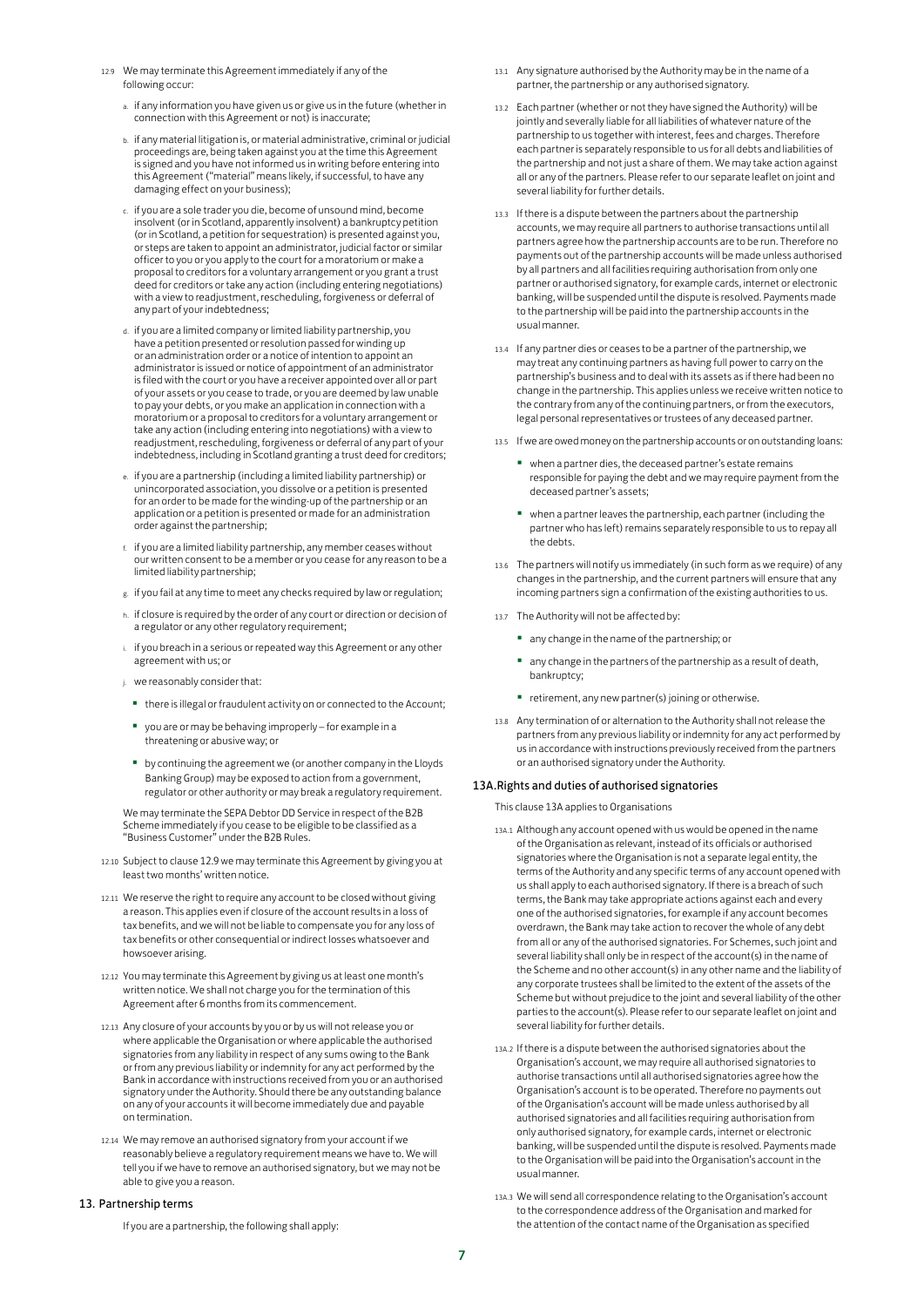by you to us during the account opening interview. We may give any information about the Organisation's account to all or any of the authorised signatories.

- 13A.4 Where the Organisation is not a separate legal entity, if any authorised signatory dies or ceases to be an authorised signatory, we may treat any continuing authorised signatories as having full power to carry on the Organisation's business and to deal with its assets as if there had been no change in the Organisation. This applies unless we receive written notice to the contrary from any of the continuing authorised signatories, or from the executors, legal personal representatives or trustees of any deceased authorised signatory.
- 13A.5 Where the Organisation is not a separate legal entity, if we are owed money on the Organisation's accounts or on outstanding loans:
	- when an authorised signatory dies, the deceased authorised signatory's estate remains responsible for paying the debt and we may require payment from the deceased authorised signatory's assets;
	- when an authorised signatory leaves the Organisation, each authorised signatory (including the authorised signatory who has left) remains separately responsible to us to repay all the debts.

The Authority will not be affected by:

- any change in the name of the Organisation; or
- any change in the authorised signatory as a result of death, bankruptcy;
- retirement, any new authorised signatory(s) joining or otherwise.
- 14. Any termination of or alternation to the Authority shall not release the authorised signatories from any previous liability or indemnity for any act performed by us in accordance with instructions previously received from an authorised signatory under the Authority. Authority of signatories/Sole Trader/each partner/ Director/Member to operate accounts under the Authority
	- 14.1 If you are a sole trader, you will have authority without any restriction to authorise any transaction or other business (including opening any further accounts in your name or in the name of the business or applying for further services) with the Bank, and to operate all your accounts.
	- 14.2 If you are a partnership or limited company or limited liability partnership, unless you have provided otherwise in Section 2 of the Authority each of the partners/directors/members named in Section 2 as signatory to the account(s) has individual authority without any restriction to operate all your accounts. Therefore, each of these partners/directors/members will be able, for example, to withdraw money from any of your accounts (which may be without the knowledge of the other partners/directors/ members). We will not be obliged to make enquiries about the purpose of any transactions or the partner/director/member's authority to conduct them.
	- 14.3 If you are an Organisation, unless you have provided otherwise in Section 3, "Signing Restrictions", of the Authority each signatory named in Section 2 of the Authority has individual authority without any restriction to authorise any transaction or other business (including opening any further accounts in your name or in the name of the Organisation or applying for any further services) with the Bank, and to operate all the Organisation's accounts. Therefore, each of these signatories will be able, for example, to withdraw money from any of the Organisation's accounts, or set up an overdraft (which may be without the knowledge of the other signatories). We will not be obliged to make enquiries about the purpose of any transactions or the signatory's authority to conduct them.
	- 14.4 If you do not want a partner/director/member/authorised signatory to have that authority please give details in section 2 of the Authority.

# 15. Authority to change the Authority

- 15.1 A sole trader may notify us of a change to the Authority (or Authorities that have already been changed) by writing to us. This includes changing the authorities in clauses 14 or 16 of these terms and conditions for example adding the names of new signatories.
- 15.2 If you are a partnership, you may notify us of a change to the Authority (or Authorities that have already been changed) by any two partners permitted by Section 2 of the Authority (or by one partner if only one partner is permitted by Section 2) writing to us. This includes changing the authorities in clauses 14 or 16 of these terms and conditions for example adding the names of new signatories. If none of the signatories are partners you can change the Authority by any two partners writing to us.
- 15.3 If you are a limited company or a limited liability partnership, you may notify us of a change to the Authority (or Authorities that have already been changed) by any two authorised signatories permitted by Section

2 of the Authority (or by one authorised signatory if only one signatory is permitted by Section 2) writing to us, or by providing us with an amending resolution passed by (if in the case of a limited company) the board of directors and certified by a director or the secretary or (if in the case of a limited liability partnership) the members and certified by a member. This includes changing the authorities in clauses 14 or 16 of these terms and conditions, for example adding the names of new signatories.

15.4 If you are an Organisation, you can change the Authority (or Authorities that have already been changed) by any two authorised signatories named in Section 2 of the Authority (or by one authorised signatory if there is only one signatory named in the Authority) writing to us or completing a bank form. This includes adding to or changing the signatories.

# 16. Authorised signatories who are not Sole Traders/Partners/ Directors/Members

- 16.1 If you are a sole trader and you want someone other than yourself to have authority to authorise transactions or other business with us, and to operate your accounts, he or she will need to be named in Section 2 of the Authority and supply us with personal and signature details. You will be personally responsible to us for all or any of the transactions carried out by any persons you have authorised to undertake any transactions on your behalf. Authorised signatories other than yourself are just signatories and do not have any responsibilities for any debts or liabilities to us on your account(s).
- 16.2 If you are a partnership or a limited company or a limited liability partnership and you want someone other than a partner/director/ member to have authority to authorise transactions or other business with us, and to operate your accounts he or she should be named in Section 2 of the Authority and supply us with personal and signature details.
- 16.3 If you wish to put conditions or restrictions on the authority of that person, please give details in Section 2 of the Authority. If you do not give any details, each authorised signatory has individual authority without any restriction to operate all the accounts of the business. The authorised signatory will be able, for example, to withdraw money from any of your accounts (which may be without the knowledge of the sole trader/ partners/directors/members/signatories). We will not be obliged to make enquires about the purpose of any transaction or the authority of the signatory to conduct them. We will also give these signatories any information about the accounts of the Business.
- 16.4 If you are a partnership, each partner of the partnership shall be personally liable to us for all or any of the transactions carried out by any authorised signatories (whether or not they are partners). Authorised signatories who are not partners are just signatories and do not have any responsibility for any debts or liabilities to us in relation to the partnership's account(s).

# 16A.Trust corporation

This section applies to Executors 16A.1

16A.1 These terms and conditions continue to apply if an executor or administrator is a trust corporation save that where liability is referred to herein, any liability to the Bank will be that of the trust corporation.

# 17. Using money between accounts

17.1 If you owe us money on an account (including a loan, credit card, mortgage, current, savings or other account), we may use money in any of your other accounts with us to reduce or repay (by way of set off or otherwise) what you owe us without telling you before we do so.

# 18. Application of insurance monies

18.1 If you have taken out a general insurance policy through us in connection with one of our accounts, we will hold any money we receive in relation to the insurance (including any premiums, and any claims payments and premium refunds paid to us by the insurer) in our capacity as a bank approved by the Prudential Regulation Authority and the Financial Conduct Authority rather than as a trustee for you (or in Scotland as an agent for you), and the Financial Conduct Authority's client money rules do not apply to the money.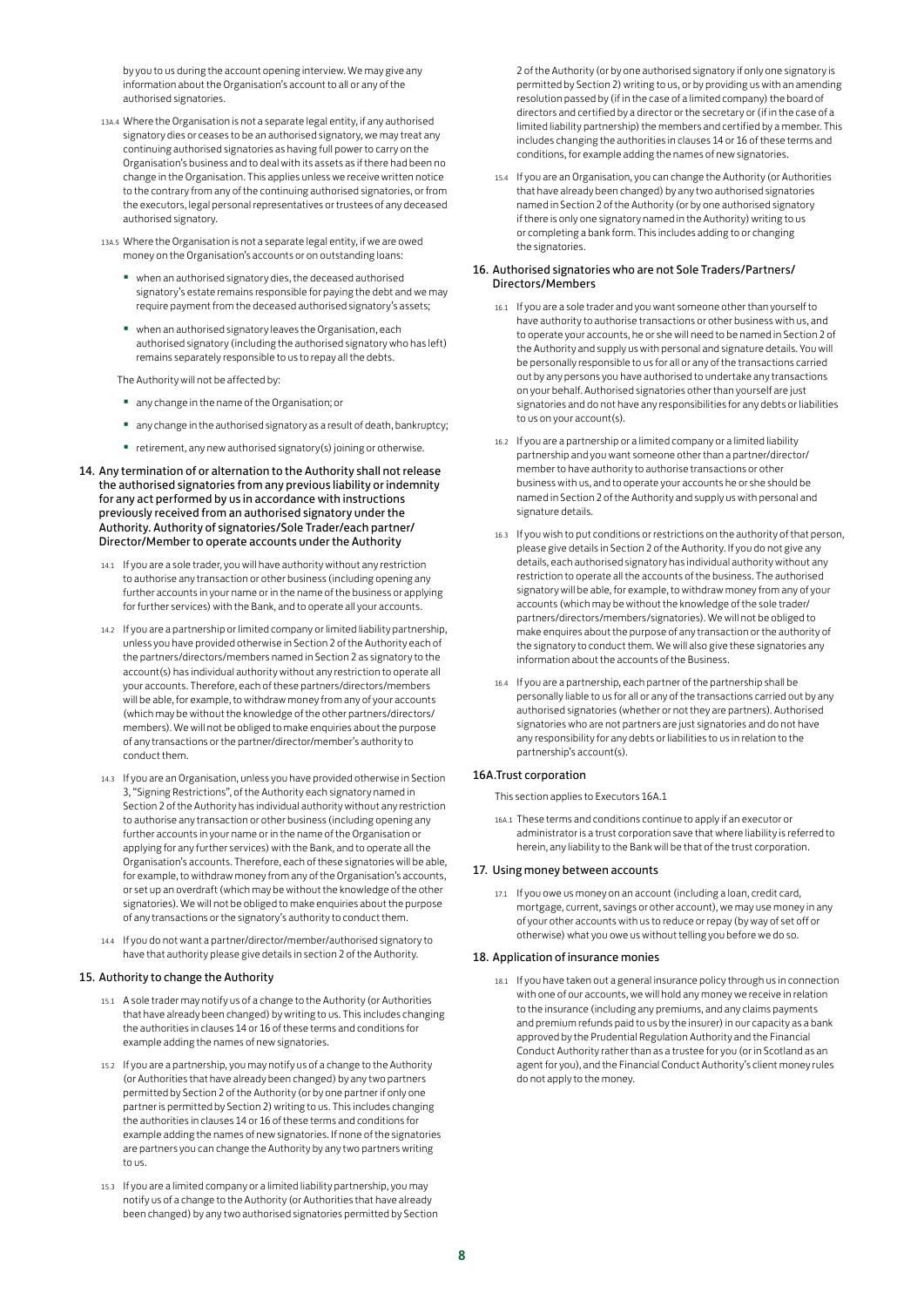### 19. Cheques and Cheque clearing

- 19.1 Banking of cheques for payment will at all times be subject to the rules, and clearing processes, of any cheque clearing systems used by the Bank.
- 19.2 We reserve the right to refuse payment on any cheque that is presented more than six months after the date of the cheque.
- 19.3 If you require information in relation to cheques (for example, in relation to charges or clearing processes), please refer in the first instance to the latest Need to Know brochure or consult our website at lloydsbank.com/business. If you have any queries or need further information please contact your relationship team.
- 19.4 The processing times for dealing with UK cheques do not apply to foreign cheques paid into your account. We may, at our sole discretion, either negotiate a foreign cheque or collect it. If we negotiate the cheque we will buy it from you by paying into your account the sterling equivalent of the cheque on the Business Day after the day that we receive it, using the relevant Reference Exchange Rate prevailing on that day. If we collect the cheque we will pay into your account the sterling equivalent of the cheque on the day we receive payment from the paying bank using the relevant Reference Exchange Rate prevailing on that day. You can obtain details of Reference Exchange Rate by telephoning the number given in the Payment Transaction brochure or such other number as we advise from time to time.

If the foreign bank returns the cheque or asks for the money to be returned, we will take the currency or the sterling equivalent from your account. If we converted the cheque into sterling, we will recalculate the amount based on the Reference Exchange Rate prevailing on the day we debit your account.

Occasionally it is not possible to obtain payment of foreign cheques because of local foreign exchange or other restriction

Further information on foreign cheques is set out in our International Services brochure. Details of charges for negotiated or collected cheques are set out in our International Services tariff under Negotiations and Collections. Copies of these brochures are on our website at **lloydsbank.com/business** or alternatively contact your relationship manager.

# 20. SEPA Debtor DD Service

- 20.1 This clause 20 applies only to the SEPA Debtor DD Service to you as a debtor under the SEPA Direct Debit Scheme (the "Core Scheme") or the SEPA Business to Business Direct Debit Scheme (the "B2B Scheme"). If there is any conflict between the Core Scheme Rules and/or the B2B Scheme Rules and this Agreement, the Core Scheme Rules and/or the B2B Scheme Rules shall prevail.
- 20.2 Our duties in respect of the SEPA Debtor DD Service are limited to those expressly set out in this Agreement.
- 20.3 You undertake to us:
	- a. to comply with the Core Scheme Rules or the B2B Scheme Rules (as applicable) relating to debtors;
	- b. to comply with the terms of SEPA Direct Debit Mandates agreed with your creditors;
	- c. to claim refunds only in accordance with the relevant timing requirements set out in the Core Scheme Rulebook (and summarised in Summary for Debtors under the SEPA Direct Debit Schemes) and this Agreement;
	- d. to resolve any disputed Collection directly with the creditor concerned, and you acknowledge and accept that our obligations and the obligations of the creditor bank under the relevant Rulebook are not subject to claims or defences under the contractual or other arrangements in place between you and the creditor;
	- e. to notify us immediately if you wish to use another account in respect of a Collection or if you wish to use an account at another bank, or of any change to any other information contained in the SEPA Direct Debit Mandate relevant to the provision by us of the SEPA Debtor DD Service;
	- f. to take any steps and provide any information which we may reasonably require to assist us in the performance of our obligations under the Core Scheme Rules and the B2B Scheme Rules; and
	- g. in respect of the B2B Scheme, to notify us immediately if you no longer qualify to participate as a debtor in the B2B Scheme since you can no longer be classified as a "Business Customer" under the B2B Rulebook.
- 20.4 We accept no liability for the processing by any clearing and settlement mechanism of direct debit instructions we receive based on any SEPA Direct Debit Mandate. We may refuse to process any direct debit instructions or effect any Collection, without prior notice, where any such instructions are not transmitted to us in accordance with this Agreement or the applicable Rulebook.
- 20.5 You may amend a SEPA Direct Debit Mandate by informing the creditor of the changes you wish to make provided you do so in accordance with the Core Scheme Rules or B2B Scheme Rules (as applicable). You are fully and solely liable for the amendment of SEPA Direct Debit Mandate characteristics for which you are responsible should one or more of these characteristics change within the lifetime of the SEPA Direct Debit Mandate. You may instruct us to prohibit your account to be debited for any Collection.
- 20.6 To the extent that we provide you services as a debtor under the B2B Scheme, you represent and warrant to us that you qualify to participate as a debtor in the B2B Scheme and can be classified as a "Business Customer" under the terms of the B2B Rulebook.
- 20.7 We shall inform you of any change to our name, address, BIC Code or other information about us required in the SEPA Direct Debit Mandate or otherwise needed for us to provide the SEPA Debtor DD Service, and shall inform any other party of such changes where required under the Core Rulebook or the B2B Rulebook (as applicable).
- 20.8 You may instruct us to prohibit any direct debits being made from your account.
- 20.9 You must not allow anyone other than an authorised signatory to sign a SEPA Direct Debit Mandate. Subject to any applicable legal or regulatory requirements or our obligations under the Core and B2B Scheme Rules (as applicable), we are authorised to act upon any Collection that is submitted to us in accordance with this Agreement without enquiring about its purpose, or the circumstances in which the SEPA Direct Debit Mandate was signed.
- 20.10 This clause 20.10 applies to you if you are a debtor under the SEPA B2B Scheme. You must inform your relationship manager immediately of any new SEPA Direct Debit Mandate you have signed. We are required under the B2B Scheme Rules to check each Collection presented by a creditor bank. We shall inform you of the information we will need from you to enable us to fulfil our obligations in this respect. Our duty to check each Collection shall be limited to that required under the B2B Rulebook.
- 20.11 You shall indemnify us against all claims, actions, demands, liabilities, losses, costs and expenses arising out of failure by you to provide us with the correct information required or correctly check the information provided to you or to pre-notify us of any new SEPA Direct Debit Mandate under clause 20.10 above. This indemnity is in addition to and shall not be in any way prejudiced by any other claim or right, howsoever arising, that we might have in respect of you. This indemnity shall survive the termination of these Terms.
- 20.12 If you have insufficient funds in your account to meet any direct debit payment we may reject the relevant Collection in accordance with the provisions of the Rulebook.
- 20.13 This clause applies to you if you are a debtor under the SEPA Core Scheme. You may instruct us:
	- a. to limit the amount collected from your account;
	- b. as to how often you want your SEPA direct debit collected from your account;
	- c. to block the collection of all SEPA direct debits from your account until you agree to have the block removed;
	- d. to block the collection of SEPA direct debit payments by particular businesses or organisations until you agree to have the block removed, or to allow SEPA direct debit payments to be collected only from particular businesses or organisations until you instruct us otherwise.

#### 21. Notice

21.1 Any notice (other than notification on changes to interest rates referred to in clauses 5.7 and 12 above) to be given by either party in relation to your account shall be written and either sent by facsimile (in which case deemed to be received the next Business Day after sending), post or otherwise delivered by hand to the other party (and deemed received upon receipt). The address for any such notice for us will be the branch where the account was held, until further notice. The address for any such notice for you will be the address you have given us for correspondence. Either party may change address for communication by giving seven days' notice in writing to the other party.

# 22. Third Party Rights

22.1 Nothing in this Agreement confers or is intended to confer a benefit enforceable by a person who is not a party to it and such a person shall have no right under the Contracts (Rights of Third Parties) Act 1999 to enforce any of its terms.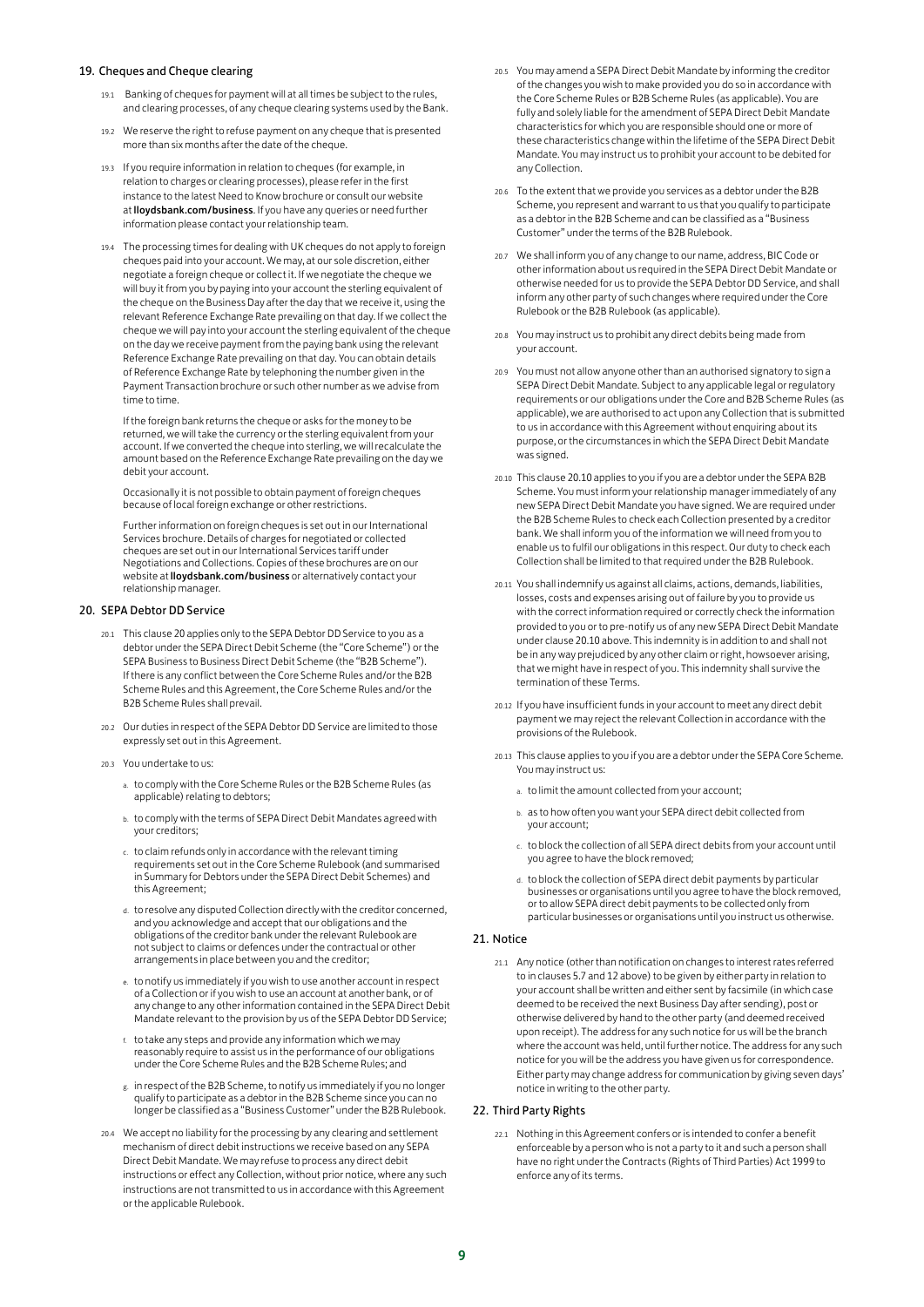## 23. Governing law and jurisdiction

23.1 This Agreement and any non-contractual obligations arising out of or in connection with it shall be governed and construed in accordance with the laws of England and Wales. The courts of England and Wales or shall have exclusive jurisdiction to settle any dispute arising out of or in connection with this Agreement (including any dispute relating to any non-contractual obligation arising out of or in connection with this Agreement).

#### 24. Defined Terms

"B2B Scheme Rulebook" means the SEPA Business to Business Scheme Rulebook as amended from time to time by the European Payments Council;

"B2B Scheme Rules" means the rights and obligations set out in the B2B Scheme Rulebook;

"Business" means any body corporate or unincorporated, sole trader or partnership, named in this Agreement and where the Business (not being a body corporate) consists of two or more persons, then this definition means all or any of them and the liability of such persons will be joint and several;

**"Business Day**" means 9 am to 5 pm Mondays to Fridays other than public<br>and bank holidays in England and Wales, unless transacting through one of our branches which opens for shorter hours or we notify you of different times for the processing of payments to and from your account;

"Charges Brochure" means any brochure or leaflet of ours that sets out the charges, including, where appropriate, international as well as UK charges that apply to your account;

"Collection" means a payment transaction initiated by a creditor under which an amount is to be collected from your account in accordance with the Core Scheme Rules or B2B Scheme Rules (as applicable);

"Core Scheme Rulebook" means the SEPA Core Direct Debit Scheme Rulebook as amended from time to time by the European Payments Council;

"Core Scheme Rules" means the rights and obligations set out in the Core Scheme Rulebook;

"Current Account Switching Service" means a UK payments industry service operated by Bacs Payment Schemes Limited which facilitates the transfer of bank accounts from one participating bank to another participating bank;

"Data Privacy Notice" means the data privacy notice explaining how we may process personal data, and how an individuals' rights can be exercised, which can be viewed at the following website: lloydsbank.com/businessprivacy

"Direct Debit Scheme" means a direct debit scheme under which we provide debtor bank services to you in your capacity as debtor, but does not include the SEPA Core Direct Debit Scheme or the SEPA B2B Direct Debit Scheme;

"Executors" means executors or administrators or intended executors;

**"Faster Payments Service"** means the payments service which allows<br>faster electronic payments to be made between accounts in the UK with Sort Codes capable of receiving faster payments held with banks and building societies which are either members of the service or participants in the service;

"Limited Liability Partnership Regulations 2001" means the Limited Liability Partnership Regulations 2001 (S.I. 2001/1090) as amended or replaced from time to time;

"Lloyds Banking Group" includes Lloyds Bank plc and a number of other companies using brands including Lloyds Bank, Halifax and Bank of Scotland and their associated companies;

"Micro-enterprise" means any enterprise, or group of enterprises of which it forms part, which at the time you enter into this Agreement employs fewer than 10 persons and has an annual turnover (or balance sheet) of less than €2 million (or its equivalent);

"Organisation" means any body corporate or unincorporated, sole trader or partnership named in this Agreement and where the Organisation (not being a body corporate) consists of two or more persons, then this definition means all or any of them and the liability of such persons will be joint and several and includes, but is not limited to Companies, Limited Liability Partnerships, Executors, a school (state, independent or private school trust), Schemes, non incorporated clubs, charities, societies or non-personal trusts and credit unions;

"Paper Payment Order" refers to any instruction from you to us to make a payment that is issued by you in a paper form, including instructions on completed bank forms or those sent to us by way of letter, and whether such instruction is delivered to us by post or in person;

"Payment instrument" means any personalised device or personalised set of procedures agreed between you and us which you use in order to initiate a payment, but for the avoidance of doubt does not include cheques or banker's drafts;

"Payment Services Regulations 2017" means the Payment Services Regulations 2017 (SI 2017/752) as may be amended or superseded from time to time;

"Reference Exchange Rate" means the exchange rate which is used as the basis to calculate any currency exchange and which we make available;

"Reference Interest Rate" means a publicly available interest rate such as the Bank of England bank rate;

"Rulebook" means the Core Scheme Rulebook and/or the B2B Scheme Rulebook (as applicable);

cheme" means any pension scheme or pension trust;

"SEPA Debtor DD Service" means our services to you as a debtor in respect of any Collection as set out in this Agreement;

"SEPA Direct Debit Mandate" means the written expression of consent and authorisation given by you to allow your creditor to send instructions to us to initiate Collections for debiting your account;

"Third Party Provider" means a service provider authorised by law to access information or make payments for you from your payment accounts;

"we"/"us"/"our"/"Bank" means Lloyds Bank plc;

"you"/"your" means the Business named in this Agreement.

# 25. Help and information

- 25.1 If you require a copy of this Agreement or any document referred to in it, please consult our website at lloydsbank.com/business in the first instance. If you have any queries about your account or need further information, please contact your relationship team.
- 25.2 A Summary for Debtors under the SEPA Direct Debit Schemes is published on our website: lloydsbank.com/business. The Core Scheme Rulebook, B2B Scheme Rulebook plus further information about the SEPA Direct Debit Schemes are published on the European Payments Council's website: www. europeanpaymentscouncil.eu
- 25.3 We aim to provide the highest level of customer service possible. However, if you experience a problem, we will always seek to resolve this as quickly and efficiently as possible. If something has gone wrong please bring this to the attention of any member of staff. The complaint procedures are also published on our website: lloydsbank.com/business/contactus
- 25.4 You should let us know as soon as possible if your business is experiencing financial difficulties. We will always seek to help you and develop a repayment plan with you.

# 26. Resolutions

- 26.1 The following are the resolutions of the Organisation which are the Organisation's authority to the Bank and the Bank is authorised to act on the Organisation's instructions when given in accordance with the Authority.
	- We, the Organisation, hereby appoint Lloyds Bank plc ("the Bank") as our bankers and apply for the account(s) and service(s) as indicated to the Bank. We authorise the Bank to operate our account(s) whether opened now or in the future in accordance with the terms as set out in Sections 2 and 3 of the Authority and the General Terms and Conditions and these terms are approved.
	- We, the Organisation, hereby agree that: a current account or accounts or (if applicable) a deposit account or accounts ("the account") be opened with the Bank; for the purposes of the Authority references to "account or accounts" mean the account whether opened now or in the future; the terms set out in the General Terms and Conditions and separate terms and conditions governing the useof the accounts shall apply to the accounts; the Bank is authorised to act on any instructions received from the people named in Section 2 (the "Authorised Signatories") and in accordance with Section 3 ("Signing Restrictions") of the Authority to pay from or debit the account(s) either in writing or via any electronic or other automated payment or funds transfer system that the Bank makes available to the Organisation, by telephone, bank card, debit card, credit or by any other means that may be introduced by the Bank; the Authority will apply whether the account is in credit or overdrawn, even where the account will become overdrawn as a result of the debit.
	- We, the Organisation, hereby agree that the Authorised Signatories are authorised acting within the Authority to: arrange with the Bank from time to time for advances to the Organisation by way of loan or overdraft; withdraw and deal with any of the Organisation's property which the Bank may hold from time to time; and approve and authorise the execution on behalf of the Organisation of any contracts, agreement or other document with any part of the Lloyds Banking Group for the provision of banking services.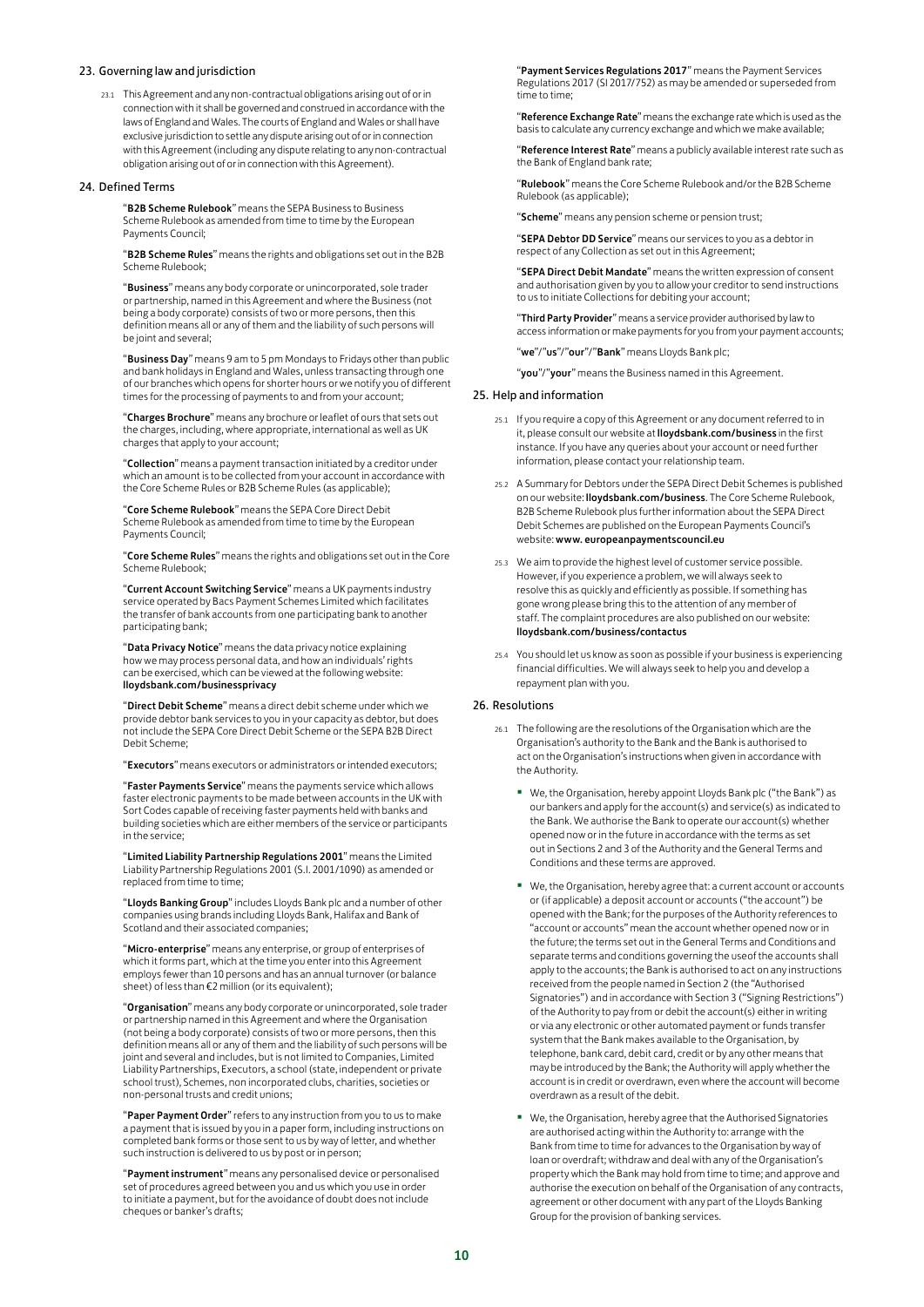- We, the Organisation, hereby approve and authorise the signing on behalf of the Organisation of any indemnities or counter-indemnities which the Bank may require from time to time;
- 26.2 The Bank may act on any instructions given pursuant to the Authority provided by these resolutions without at any time making any enquiries as to the circumstances of the instructions or why such instructions were given and authorisation given by you to allow your creditor to send instructions to us to initiate Collections for debiting your account.
- 26.3 The Bank is authorised to accept changes to this Authority from the Authorised Signatories acting within the Authority.
- 26.4 The Bank will be provided with the Rules and the Resolutions or Constitution of the Organisation for inspection and also with copies of any resolutions amending them that may from time to time be passed and certified by the Chairperson or the Secretary.
- 26.5 The Bank will also be provided with a list of the names of the officials of the Organisation and also with copies of any resolutions amending them that may from time to time be passed and certified by the Chairperson or the Secretary.
- 26.6 The Authority will not be affected by any change in the name of the Organisation, but the Bank will be notified of any changes and the Organisation will complete all necessary documentation as requested by the Bank.
- 26.7 The authorised signatories, acting within the Authority, may from time to time: (a) withdraw and deal with any of the Organisation's property or securities which the Bank may hold from time to time; (b) arrange with the Bank from time to time for advances to the Organisation by way of loan or overdraft; (c) approve and authorise the execution on behalf of the Organisation of any contract, agreement or other document with any part of the Lloyds Banking Group for the provision of banking services; (d) give orders or instructions which are in favour or for the benefit of themselves or to discharge their individual obligations to the Organisation or to others; arrange for the granting of documentary or other credits or the issue of guarantees or other undertakings by the Bank whether within or outside the UK and whether by itself or its correspondents; (e) arrange for the discounting of any bills endorsed on behalf of the Organisation; (f) except as otherwise excluded in the General Terms and Conditions, give instructions and sign any agreement (whether committed or optional) regarding: entering the purchase, sale or exchange of any foreign exchange or securities; entering any transactions relating to the purchase, sale, exchange, payment or setting off of sums of money determined by reference to present or future interest or currency exchange rates including interest rate and currency swaps, caps and floors, forward rate agreements, forward foreign exchange contracts and options on any such transactions;
- 26.8 The Bank is authorised to accept all instructions to pay to or debit from the account all our cheques, drafts, orders, receipts for money, bills, promissory notes, negotiable instruments, documentary credits and any other similar instruction in accordance with the Authority.
- 26.9 We have read and understood and agree to the terms set out on in the Data Privacy Notice on how our business information will be used by the Bank.
- 26.10 The Authority shall remain in force until changes are notified to the Bank in accordance with the provisions of the Authority.
- 26.11 It is certified that the above resolutions were duly passed in accordance with the Organisation's Rules or Constitution (if any) and entered into the Organisation's minute book (if any) and that the specimen signatures shown in Section 2 of the Authority are correct and that all signatories are duly authorised on behalf of all members to enter into legally binding obligations with the Bank on behalf of the Organisation.

# 27. Declarations

This section will apply if there is only one authorised signatory to the account. The sole authorised signatory confirms that:

- 27.1 there are no rules or constitution for the Organisation;
- 27.2 there is no Chairperson, Treasurer, Secretary associated with the Organisation;
- 27.3 the sole Authorised signatory is the only party responsible for operating the account;
- 27.4 a current account or accounts or (if applicable) a deposit account or accounts ("the accounts") be opened with Lloyds Bank plc (the "Bank") references to "account or accounts" means the account whether opened now or in the future;
- 27.5 the terms set out in the General Terms and Conditions and separate terms and conditions governing the use of the account(s) shall apply to the account;
- 27.6 the Authority shall apply whether the account is in credit or overdrawn, even where the account will become overdrawn as a result of the debit;
- 27.7 the Bank may act upon instructions pursuant to the Authority given by me and (if applicable) authorised signatories appointed by me;
- 27.8 the Authority will not be affected by any change in the name of the Organisation but the Bank will be notified of any changes and the Organisation will complete all necessary documentation as requested by the Bank;
- 27.9 the information given in the Authority is full and correct and the authorised signatory authorises the Bank to make any enquiries necessary for confirmation of the above information and for credit